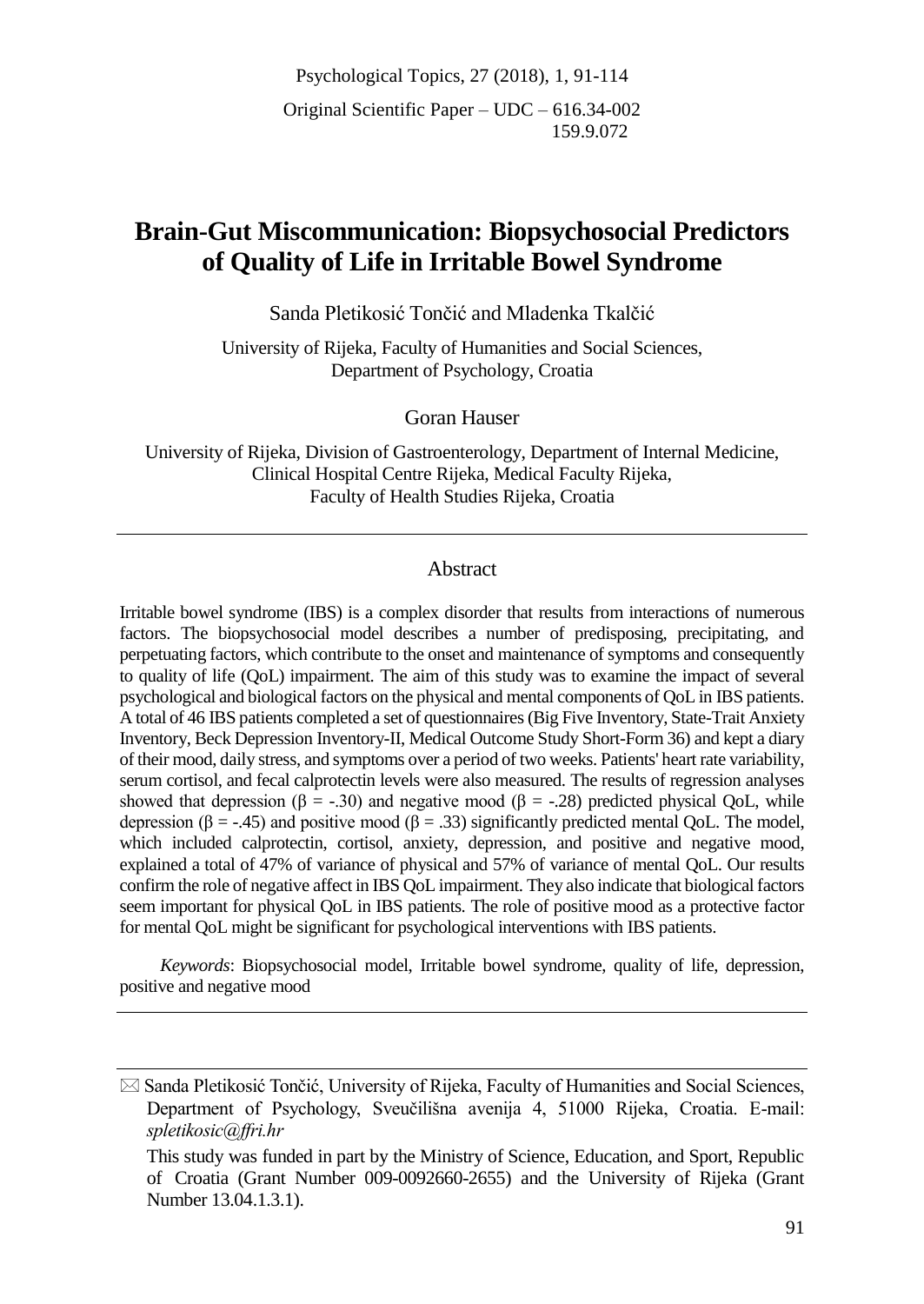# **Introduction**

When Engel (Engel, 1977) proposed the biopsychosocial (BPS) model of health and disease, the door for understanding functional disorders opened. Accordingly, this model provides the conceptual basis for defining, understanding, and treating functional gastrointestinal (GI) disorders (Drossman, 1998; Drossman, Camilleri, Mayer, & Whitehead, 2002; Drossman & Hasler, 2016; Surdea-Blaga, Baban, Nedelcu, & Dumitrascu, 2016). It is now clear that irritable bowel syndrome (IBS), one of the most common functional GI disorders, results from complex bi-directional interactions of biological, psychological, and social factors (Muscatello, Bruno, Scimeca, Pandolfo, & Zoccali, 2014; van der Veek, Dusseldorp, van Rood, & Masclee, 2010; van Tilburg, Palsson, & Whitehead, 2013). Models that integrate those factors are necessary to explain the heterogeneity and complexity related to this condition (Spence & Moss-Morris, 2007). IBS is a global disorder whose symptoms are often accompanied by psychological dysfunction such as anxiety and depression, and by a significant impairment of health-related quality of life (Enck et al., 2016; Ford et al., 2014; Lackner et al., 2007; Mykletun et al., 2010; Quigley, 2006; Sibelli et al., 2016; Sood, Gracie, Law, & Ford, 2015; Tang, Lin, & Zhang, 2013). Even though a respectable amount of research on IBS exists, it is still a poorly understood disorder, leaving an urgent need for understanding its pathophysiology and finding effective treatment.

According to the BPS model (Drossman et al., 2002; Van Oudenhove et al., 2016), the integrated effects of altered physiology and the person's psychosocial status will determine the illness experience and the clinical outcome. More specifically, the model postulates that biological and psychosocial predisposing factors-such as genetics, trauma, parental illness behavior, and personality traits (e.g., neuroticism), among others-increase a person's susceptibility to developing IBS. Furthermore, precipitating and perpetuating factors (e.g., gut infection, stressful life events, social support, and affective status) contribute to the onset and the maintenance of symptoms over time (Deary, Chalder, & Sharpe, 2007; Hauser, Pletikosic, & Tkalcic, 2014; Hubbard et al., 2015).

The bi-directional communication system between the brain and the gut with its microbiota and immune system, known as the brain-gut axis, serves as the neurophysiological mechanism that explains the link between psychological, biological and social aspects of IBS (Enck et al., 2016; Jones, Dilley, Drossman, & Crowell, 2006; Katsanos, Giannopoulos, & Tsivgoulis, 2012; Van Oudenhove et al., 2016). According to this conceptualization, IBS symptoms are clinical manifestations of "miscommunication" between the gut and the affective-cognitive and emotional motor systems of the brain (Fichna & Storr, 2012; Lackner et al., 2010; Van Oudenhove et al., 2016).

Psychological distress is an important risk factor for the development and maintenance of IBS symptoms (recurrent abdominal pain or discomfort associated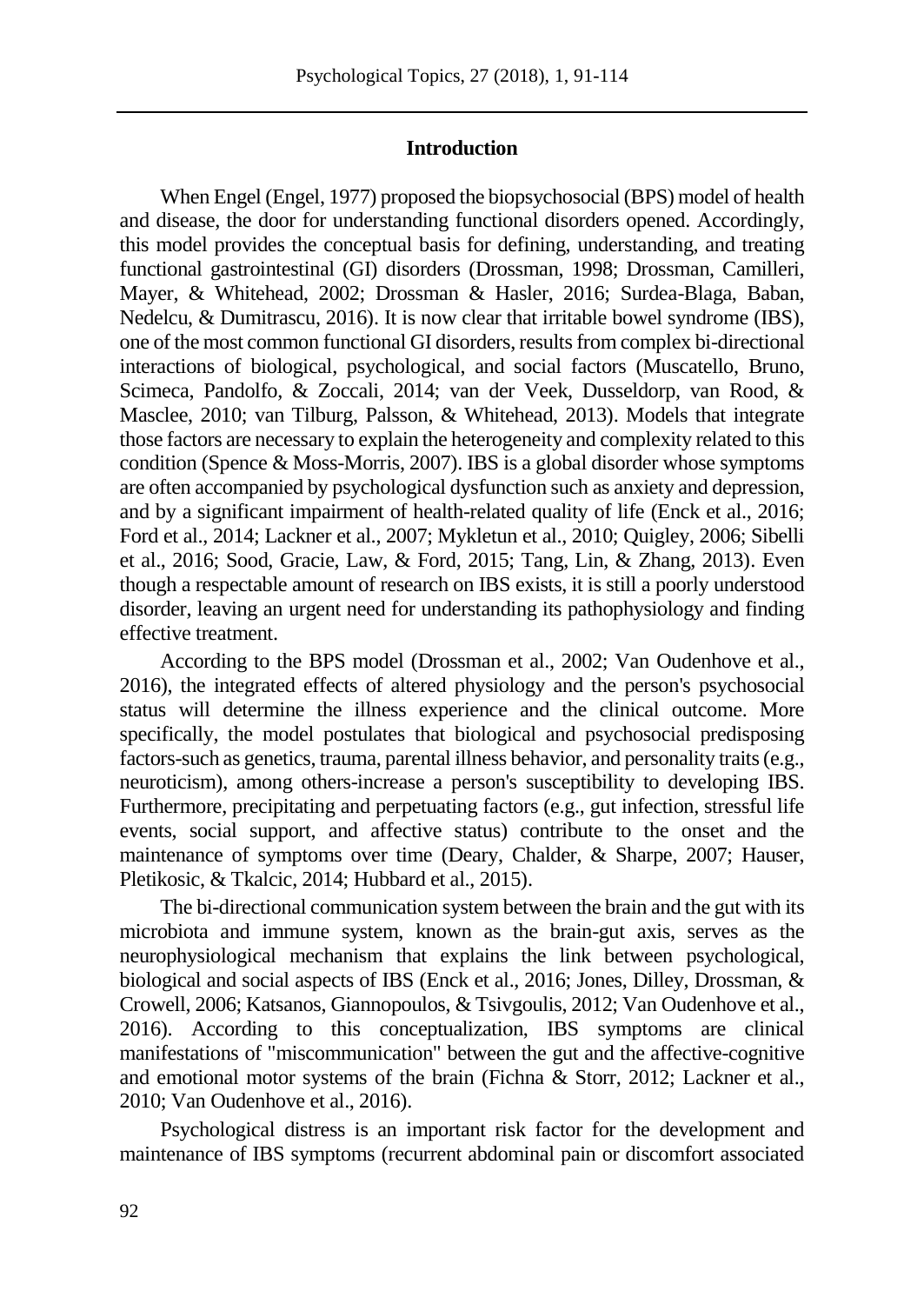with altered defecation), but it can also occur because of disease burden (Van Oudenhove et al., 2016). This means that abdominal symptoms can influence anxiety and depression and vice versa; psychosocial factors can influence physiological factors, such as motor function or stress reactivity of the gut (Fond et al., 2014). Epidemiological studies show that anxiety and depression are more common in IBS patients compared with controls (Myers & Greenwood-Van Meerveld, 2009; Sibelli et al., 2016; Zijdenbos, de Wit, van der Heijden, Rubin, & Quartero, 2009). In a recent systematic review, Sibelli (Sibelli et al., 2016) showed that the risk for developing IBS at follow-up was double for persons with higher anxiety and depression at baseline, compared to those with lower levels. Similarly, neuroticism, somatization, and stress (chronic and acute) have all been linked to the onset and course of IBS (Sasaki, 2003; Spence & Moss-Morris, 2007). Research shows that IBS patients have higher levels of neuroticism as a personality trait than healthy persons(Farnam, Somi, Sarami, & Farhang, 2008; Tkalcic, Hauser, & Stimac, 2010) and neuroticism has often been linked to higher pain reports in IBS patients (Tanum & Malt, 2000). Findings on the role of other personality traits (e.g., extraversion, conscientiousness) have been inconsistent. IBS patients report more frequent stressors and more extensive effects of stressful events on everyday life than controls (Myers & Greenwood-Van Meerveld, 2009). Research also shows that daily levels of stress and daily mood have significant effects on both symptom severity and quality of life (Blanchard et al., 2008; Pletikosic & Tkalcic, 2016).

Psychological processes can influence various aspects of GI function through efferent brain-gut pathways  $-$  the autonomic nervous system and the hypothalamopituitary-adrenal hormonal system (Van Oudenhove et al., 2016). For instance, negative affect plays a key role in the dysregulation of the brain-gut axis, contributing to most pathophysiological and symptomatic correlates of IBS (Mayer, 2000; Muscatello et al., 2014). Mayer (Mayer, 2000) emphasized that stress-induced alterations in autonomic regulation, both sympathetic and parasympathetic, have an important role in the modulation of secretion, motility, inflammation, and sensory response of the gut. Some of these peripheral alterations can influence brain structure and function, setting up circular regulatory loops between the gut and the brain (Enck et al., 2016).

Autonomic dysfunction has been associated with IBS such that persistent alterations of autonomic responsiveness play a role in altered bowel habits and alterations in gastric emptying, as well as in altered visceral perception (Katsanos et al., 2012; Mayer, 2000). Most studies that tried to characterize autonomic dysfunction in patients with IBS by means of heart rate variability (HRV), a noninvasive measure of autonomic function, reported no difference in HRV when the IBS population was compared to healthy controls. However, when comparing subgroups of IBS patients according to their predominant bowel symptoms, the severity of the clinical course, the presence of depressive symptoms, or a history of abuse, results revealed changes in autonomic functioning (Mazurak, Seredyuk,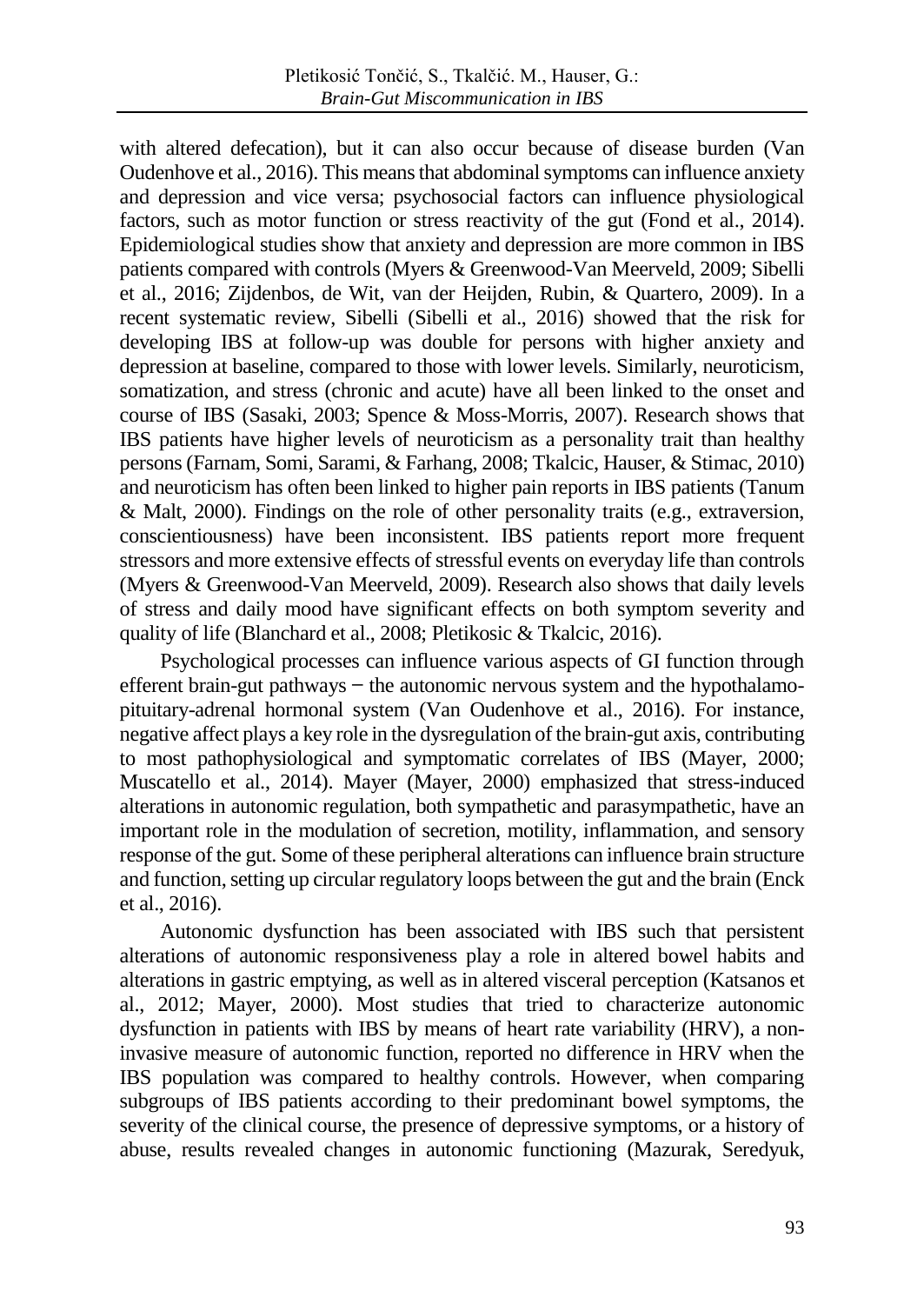Sauer, Teufel, & Enck, 2012). Similarly, the results of a meta-analysis (Liu, Wang, Yan, & Chen, 2013) reported that impaired parasympathetic functioning and abnormal sympathovagal balance may be involved in the pathogenesis of IBS, with more obvious vagal dysfunction found in IBS patients with predominant constipation. Several studies have reported a relationship between anxiety and depression with altered ANS function in IBS (Jones et al., 2006; Punyabati, Deepak, Sharma, & Dwivedi, 2000). For example, Punyabati et al. (2000) showed that parasympathetic reactivity was significantly increased in IBS patients compared to controls and their anxiety score was significantly higher. Based on the results of a meta-analysis, Tak et al. (2009) concluded that available evidence is not adequate to firmly reject or accept the role of autonomic dysfunction in IBS due to heterogeneous and inconsistent results.

In addition to autonomic dysfunction, the HPA axis activated by stressors plays an important role in functional visceral syndromes characterized by chronic discomfort and pain (Chang et al., 2009; Mayer, 2000). Correlations among daily stress, anxiety, depression, and GI symptoms indicate that HPA axis dysregulation may be an important component of IBS symptomatology (Myers & Greenwood-Van Meerveld, 2009). Increased expression and release of CRF in IBS patients are consistent with the reported evidence for increased sympathetic responses (Mayer, 2000). In their well-designed experimental study, Kennedy et al. (Kennedy, Cryan, Quigley, Dinan, & Clarke, 2014) used the *Trier Social Stress Test* - a standardized laboratory-based psychosocial stress task - and found that, following acute psychosocial stress, patients with IBS exhibit a more sustained HPA axis response (total salivary cortisol output) when compared to healthy controls, with an increase in self-reported GI symptomatology. It seems that for IBS and depressive patients, HPA-axis dysregulation is an important etiological factor (Karling, Wikgren, Adolfsson, & Norrback, 2016), but inconsistency related to the existence of hypo or hypercortisolism in both conditions is still present.

It is possible that psychosocial factors modulate the immune response of the gut to infectious agents which can cause low level inflammation in the bowel (Fichna & Storr, 2012). Due to this hypothesis, there is a growing interest to identify and validate biological markers that help in diagnosing functional GI disorders, such as IBS (Mujagic et al., 2016). One of those markers which proved to be significantly altered in IBS patients compared to individuals in the healthy control group is fecal calprotectin, pointing to a low-grade pro-inflammatory state in an IBS patient subgroup (Mujagic et al., 2016; Pletikosic, Plavsic, Hauser, & Tkalcic, 2015). Furthermore, our preliminary results (Pletikosic et al., 2015) indicate that fecal calprotectin levels significantly correlate with the physical component of healthrelated quality of life (HRQoL).

It is doubtless and clear that, regardless of still unsatisfactory and insufficient understanding of IBS pathophysiology, this GI disorder considerably reduces the patients' quality of life (Enck et al., 2016; Kennedy et al., 2014; Muscatello et al.,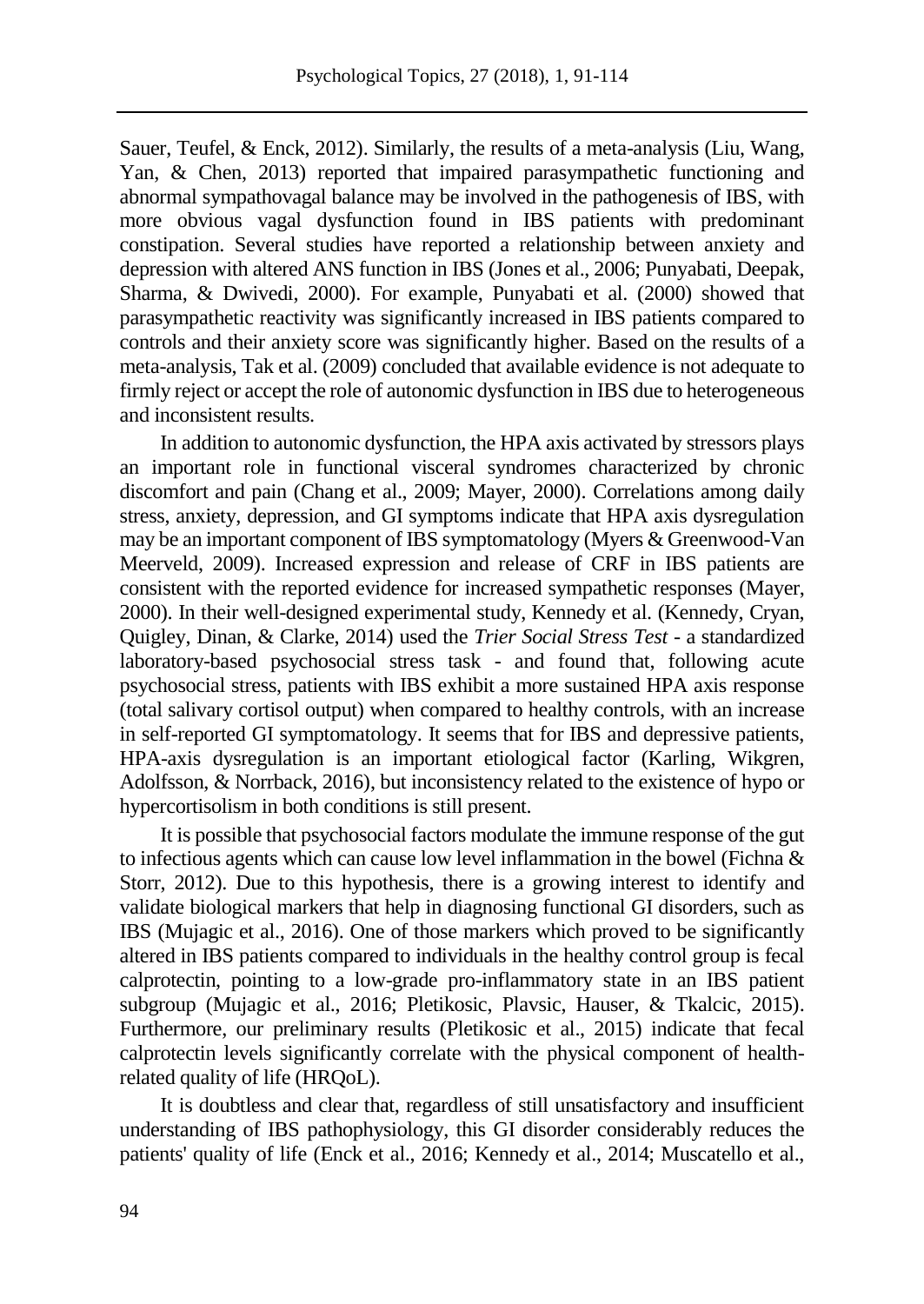2014; Van Oudenhove et al., 2016). HRQoL is an important outcome measure in IBS, and it is related to both the physical and the psychological aspects of symptom severity. Numerous studies show that IBS patients experience a significant impairment in HRQoL compared to patients with other chronic disorders, as well as compared to healthy persons(Frank et al., 2002; Gralnek, Hays, Kilbourne, Naliboff, & Mayer, 2000; Lackner et al., 2007; Spiegel et al., 2004; ten Berg, Goettsch, van den Boom, Smout, & Herings, 2006). A variety of factors may contribute to patients' HRQoL (Wong & Drossman, 2010). For example, Palsson et al. (Palsson, Jones, Turner, Drossman, & Whitehead, 2002) found that the severity and the frequency of symptoms affect HRQoL in IBS, that the presence of multiple non-GI physical symptoms is associated with worse HRQoL, and that depression worsens HRQoL in IBS, even when controlling for the severity of symptoms.

It seems that the search for factors involved in HRQoL impairment in IBS is still ongoing, with important parts of this complex puzzle missing. Therefore, the main goal of this study was to examine the impact of various - *psychological* (personality traits and affect, daily mood, stress intensity, perceived symptom severity) and *biological* (calprotectin, cortisol, and HRV) components of the BPS model on the physical and mental components of general HRQoL in IBS patients. More specifically, the goal was to determine the specific contribution of biological and psychological factors to quality of life impairment in IBS patients.

### **Materials and Methods**

The study was approved by the Ethics Committee of the Clinical Hospital Centre in Rijeka and all participants signed an informed consent form. All procedures were in accordance with the 1964 Helsinki declaration and its later amendments or comparable ethical standards.

## **Participants**

The sample consisted of 46 IBS patients (34 female, 12 male) recruited at the Gastroenterology Department of the Clinical Hospital Centre in Rijeka, Croatia. Patients were diagnosed based on Rome III criteria. The participants' age ranged from 18 to 69 years ( $M = 44.42$ ,  $SD = 13.90$ ); most were married or living with a partner (65.2%), employed (58.7%), and had a high school education (69.6%). Illness duration ranged from 1 to 51 years, with a duration of 1 year in 22.7% of participants, a duration of 2-4 years in 28.3% of participants, 5-10 years in 26% of participants, and over 10 years in 19.8% of participants.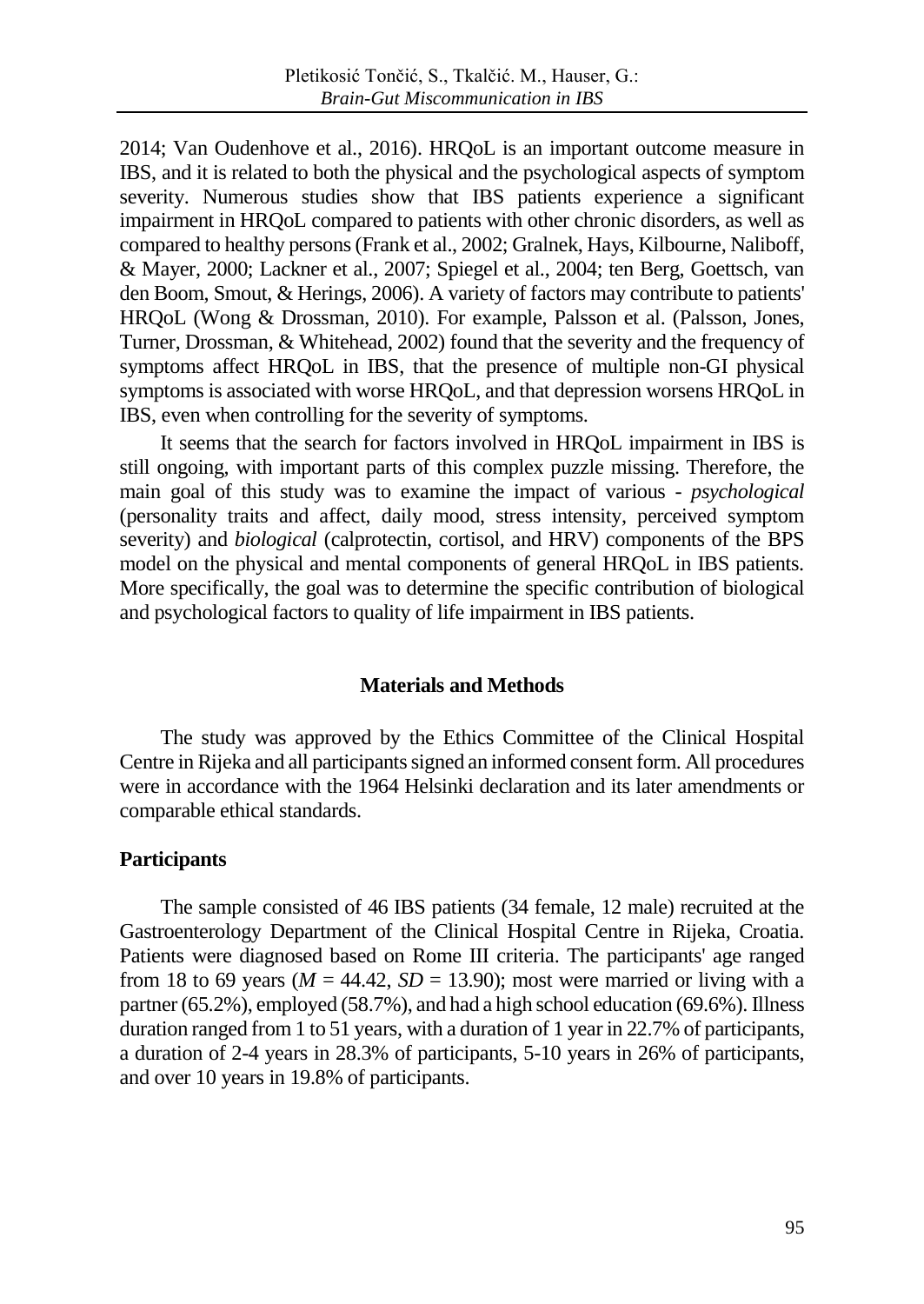#### **Measures**

#### **Psychosocial Measures**

The *Big Five Inventory* (BFI) (John & Srivastava, 1999; Kardum, Gračanin, & Hudek-Knežević, 2006) was used to measure five personality factors: neuroticism, extraversion, conscientiousness, agreeableness, and openness. BFI consists of 44 items in the form of short phrases based on adjectives typical of the five personality traits. Participants respond on a five-point scale indicating their degree of agreement with each item (1 - *completely disagree*, 5 - *completely agree*). Previous studies on Croatian samples have replicated the original questionnaire structure, with Cronbach alphas ranging from .72 to .82 (Kardum et al., 2006).

The *State-Trait Anxiety Inventory* (STAI-T) (Spielberger, 2000) measures the dispositional tendency towards anxiety (trait anxiety), and it consists of 20 items. Participants respond on a four-point scale, assessing how often they feel a certain way in general. A higher score indicates a higher proneness to anxiety. This questionnaire has high reliability ( $\alpha$  = .91) (Spielberger, 2000).

The *Beck Depression Inventory-II* (BDI-II) (Beck, Steer, & Brown, 2011) measures the severity of psychological symptoms of depression using 21 items. Answers are given on a scale from zero to three, assessing the frequency and the intensity of the listed symptoms. Reported reliability coefficients are quite high (Cronbach  $\alpha$  = .90 for student samples, and .93 for clinical samples) (Beck et al., 2011).

The *Medical Outcome Study Short-Form 36* (SF-36) (Tkalčić, Hauser, Štimac, & Pokrajac-Bulian, 2007; Ware & Sherbourne, 1992) measures both physical and mental health-related QoL. Specifically, it includes four domains of physical health (physical functioning, role limitation [physical], bodily pain, and general health) and four domains of mental health (role limitation [emotional], vitality, mental health, and social functioning). It is possible to obtain eight final scores (one for each domain) and two final summary scores—the physical component summary, which has 21 items, and the mental component summary, which has 14 items. Participants respond to different questions either with yes-no answers, on a 3-point scale (how limited do they feel by their health; 1 - *limited a lot*, 3 - *not limited at all*), on a 5 point scale (indicating the degree to which items hold true for them; 1 - *completely true*, 5 - *completely false*), or on a 6-point scale (indicating the amount of time spent feeling a certain way; 1- *all of the time*, 6 - *none of the time*). Participant responses are transformed and summed to provide scores between 0 and 100 with higher scores reflecting better health-related QoL (Ware & Sherbourne, 1992).

Several scales were used in the longitudinal part of the study and were completed either three times a day, in the morning, afternoon, and evening (daily mood and symptom severity) or once daily (daily stressful events) for two weeks. For all of these measures, 42 (or 14) measurement time points were obtained, but in the following analyses, the mean score of each measure was used for each participant.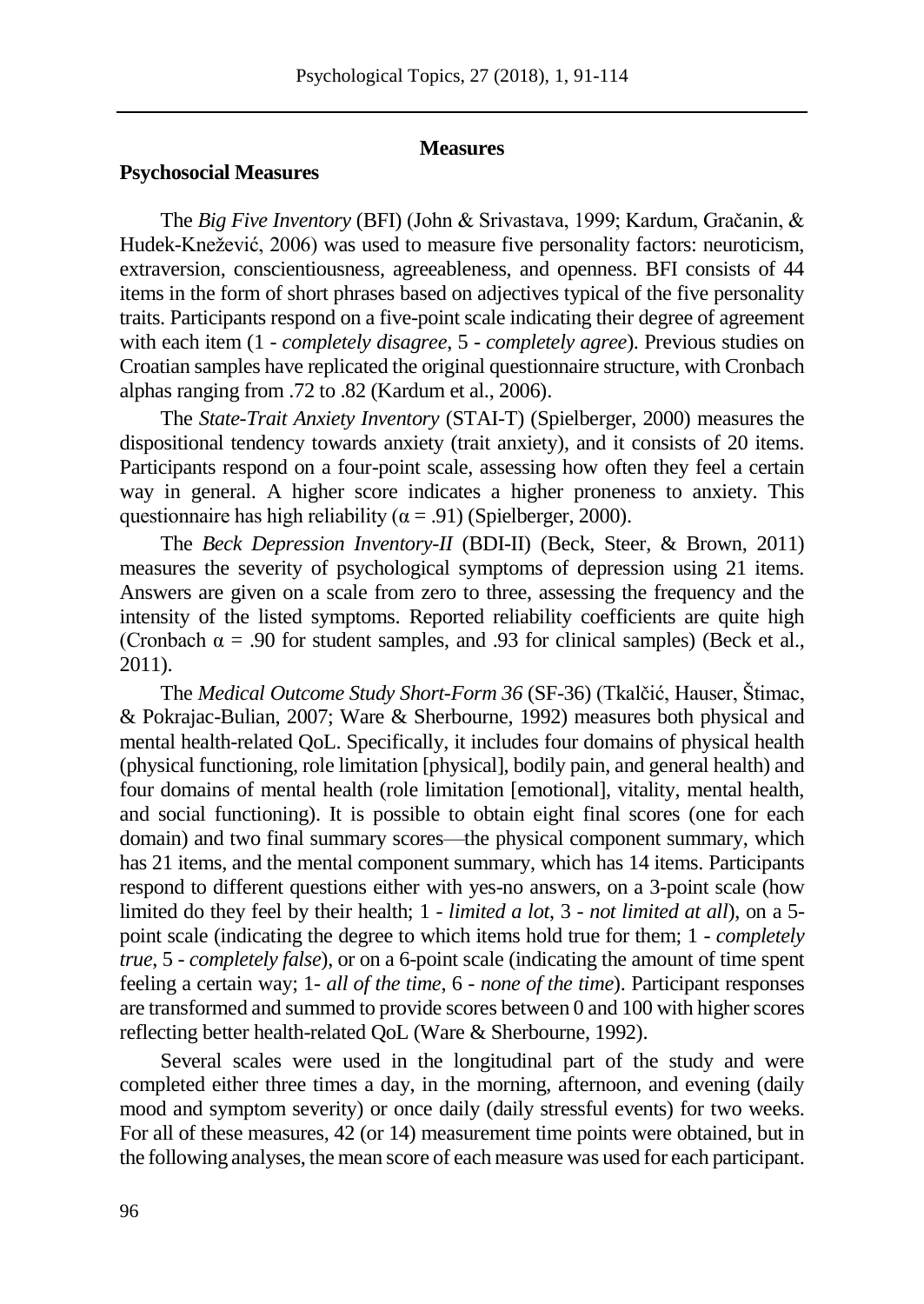Daily mood was measured using an abbreviated version of the *Mood Scale* (Kardum & Bezinović, 1992). The scale measures seven first order factors and two higher order factors: positive mood (PM; consisting of joy, activation, and acceptance) and negative mood (NM; consisting of sadness, anger, rejection, and fear). The abbreviated version used in this study has 15 items, with two items per each lower order factor (except for joy, which has three items) that had the highest factor loadings in previous research (Tončić, 2009). The distribution of NM values proved to be positively skewed (skeweness  $= 1.02$ ; kurtosis  $= 0.45$ ) and was recoded as an ordinal variable with three levels, each level containing a third of the sample.

Patients' symptom severity was measured via the *IBS Symptom Severity Scale*, which was constructed based on the Gastrointestinal Symptom Diary (Blanchard, 2001). It contains eight symptoms (constipation, diarrhea, abdominal pain, abdominal tenderness, bloating, nausea, flatulence, belching), and the participants must rate the severity of each symptom on a scale from zero (*absent*) to four (*debilitating*).

Patients' daily stressful events were measured using the *Daily Stressful Events Scale*, which was constructed based on the stressful events classification from the manual for coding interviews of the *Daily Inventory of Stressful Events* (DISE) (Almeida, 1998). Patients marked whether they experienced any of the seven types of stressful events (related to e.g., health, finances, family relationships), how many such events they experienced per type, and for each type they marked how stressful it was from one (*slightly stressful*) to four (*very, intensely stressful*).

Descriptive data for BFI, STAI-T, BDI-II, SF-36, symptom severity and stress intensity are shown in Table 1.

Table 1

| Scale                    | M     | SD    | Obtained        | Cronbach |  |
|--------------------------|-------|-------|-----------------|----------|--|
|                          |       |       | range           | alpha    |  |
| Neuroticism              | 24.61 | 4.94  | $16 - 35$       | .73      |  |
| Extraversion             | 27.67 | 5.91  | $12 - 39$       | .82      |  |
| <b>Openness</b>          | 36.30 | 6.09  | $26 - 49$       | .78      |  |
| Conscientiousness        | 34.33 | 5.94  | $21 - 43$       | .85      |  |
| Agreeableness            | 34.50 | 5.67  | $22 - 44$       | .81      |  |
| Anxiety                  | 34.72 | 11.21 | $14 - 59$       | .89      |  |
| Depression               | 8.39  | 6.51  | $0 - 24$        | .82      |  |
| SF-36 physical component | 75.90 | 13.81 | $41.43 - 97.86$ | .82      |  |
| SF-36 mental component   | 67.20 | 18.02 | $32.14 - 95.36$ | .88      |  |
| Positive mood            | 2.37  | 0.49  | $1.19 - 3.27$   |          |  |
| Negative mood            | 0.54  | 0.42  | $0 - 1.70$      |          |  |
| Symptom severity         | 1.52  | 0.29  | $1.04 - 2.10$   |          |  |
| Stress intensity         | 0.89  | 0.64  | $0 - 2.74$      |          |  |

*Descriptive Data for the Scales Used in the Study*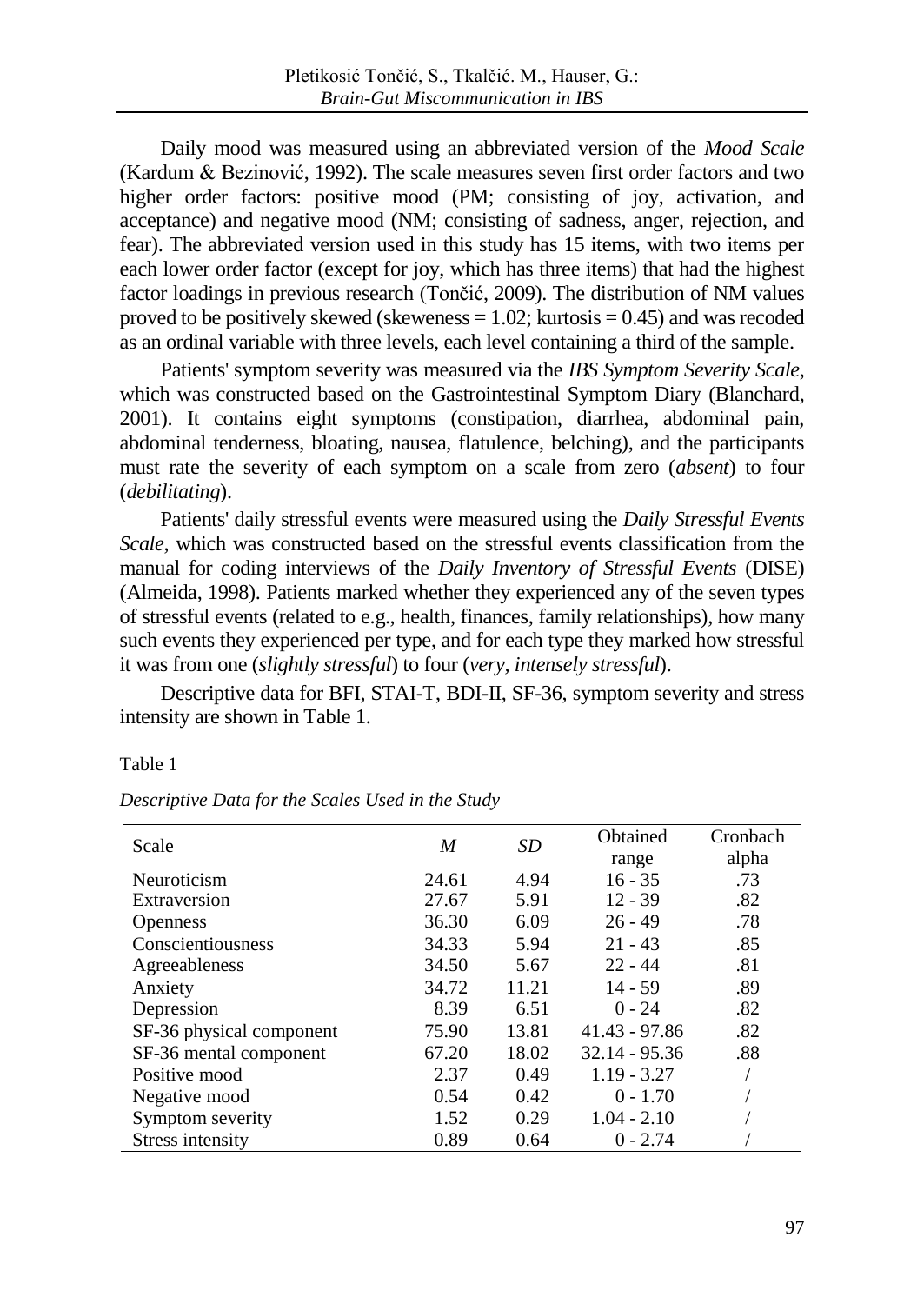#### **Biological Measures**

Several indirect biological measures were used: serum cortisol, fecal calprotectin, and heart rate variability.

To record a marker of HPA activity, serum cortisol levels were obtained from one blood sample, collected during the morning hours. Electrochemiluminescentimmunological method (ECLIA) was used, with possible cortisol values ranging from 0.5 to 1750 nmol/L. Reference values for healthy persons range from 171 to 536 nmol/L in the morning and from 64 to 327 nmol/L in the afternoon (Elecsys Cortisol Assay).

As an indirect measure of gut inflammation, fecal calprotectin levels were obtained from one stool sample. An immunoenzyme assay was used to determine the quantitative levels of calprotectin (Quantum Blue Calprotectin), with possible values ranging from 30 to 300 μg/g. Research shows that a cut-off value of 50 μg/g has high sensitivity (above 95%), and a somewhat lower specificity (74%), which indicates that calprotectin levels under 50 μg/g should be considered normal (Waugh et al., 2013). The distribution of calprotectin values was positively skewed (skeweness  $= 4.97$ ; kurtosis  $= 28.02$ ) and was transformed into an ordinal variable, with values of less than 30 μg/g (which the test could not detect) treated as zero calprotectin, values between 30 and 50 μg/g treated as low calprotectin, and values above 50 μg/g as medium to high calprotectin.

As a marker of autonomic function, heart rate variability (HRV) was measured. In order to monitor heart rate, we used Polar RS 800 devices, which consist of a chest strap with a transmitter and electrodes and a wrist watch with a receiver and data storage. The patients recorded their heart rates for 15 minutes, three times a day (morning, afternoon, and evening), for two weeks. The final five minutes of each measurement time point were extracted. A power spectral analysis was performed using a fast Fourier transform with HRV Analysis Software (Niskanen, Tarvainen, Ranta-Aho, & Karjalainen, 2004) in order to calculate power spectral density, or high frequency (HF) and low frequency (LF) HRV measured in absolute power values (ms<sup>2</sup>). Sympathovagal balance (LF/HF HRV) was calculated by dividing LF HRV by HF HRV.

Table 2 shows average values and obtained ranges for cortisol, calprotectin and HRV measures.

Table 2

*Descriptive Data for Cortisol, Calprotectin, and Heart Rate Variability (HRV) Measures: Low Frequency HRV, High Frequency HRV and Low : High HRV Ratio*

| Measure       | M      | SD     | Obtained range    |
|---------------|--------|--------|-------------------|
| Cortisol      | 367.08 | 148.94 | $102.90 - 830.90$ |
| Calprotectin  | 47.95  | 43.50  | $30.00 - 300.00$  |
| <b>LF HRV</b> | 379.69 | 398.53 | 5.24 - 1649.42    |
| <b>HF HRV</b> | 228.12 | 289.74 | 1.54 - 1484.07    |
| LE/HF HRV     | 3.31   | 2.63   | 13.30<br>$0.76 -$ |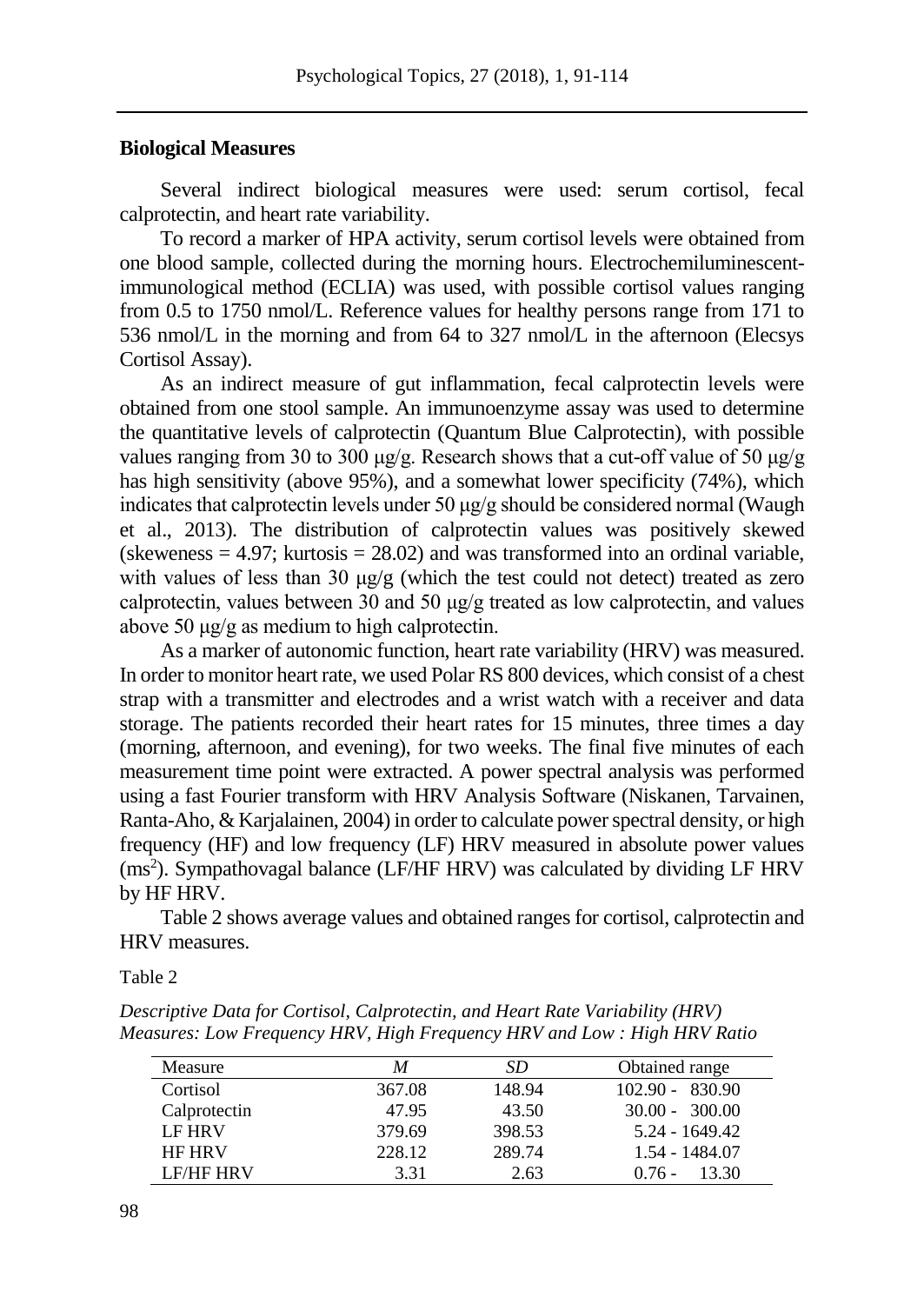# **Procedure**

Data was collected from January 2012 to October 2013. Participants were recruited at the Clinical Hospital Centre in Rijeka, Croatia. They participated in the study in small groups (two to seven people). For each group of participants, the study had three parts (illustrated in Figure 1). In the first part, the participants completed a set of questionnaires (general information, BFI and STAI-T). Each participant individually carried out the second part over the course of two weeks. They completed the Mood Scale, the IBS Symptom Severity Scale, and measured their heart rate for 15 minutes while abstaining from all other activities three times each day (within two hours of waking up, between 16:00 and 18:00 in the afternoon, and within two hours of going to sleep). During the third daily measurement time point, they also completed the Daily Stressful Events Scale. Participants were reminded about each measurement time point via mobile phone text message. During those two weeks, participants also gave one blood sample (for serum cortisol) and one stool sample (for fecal calprotectin). After the two-week period, the participants completed a final set of questionnaires (BDI-II, SF-36).



*Figure 1.* Timetable of the study design. The study was comprised of three parts. Part one and part three consisted of completing a set of questionnaires and were carried out at the Clinical Hospital Centre in Rijeka. The second part lasted 14 days and was carried out at home by each participant individually. They were required to complete a diary consisting of several scales and to record their heart rate. During those 14 days participants were required to give one blood sample and one stool sample for determining their serum cortisol levels and fecal calprotectin levels, respectively.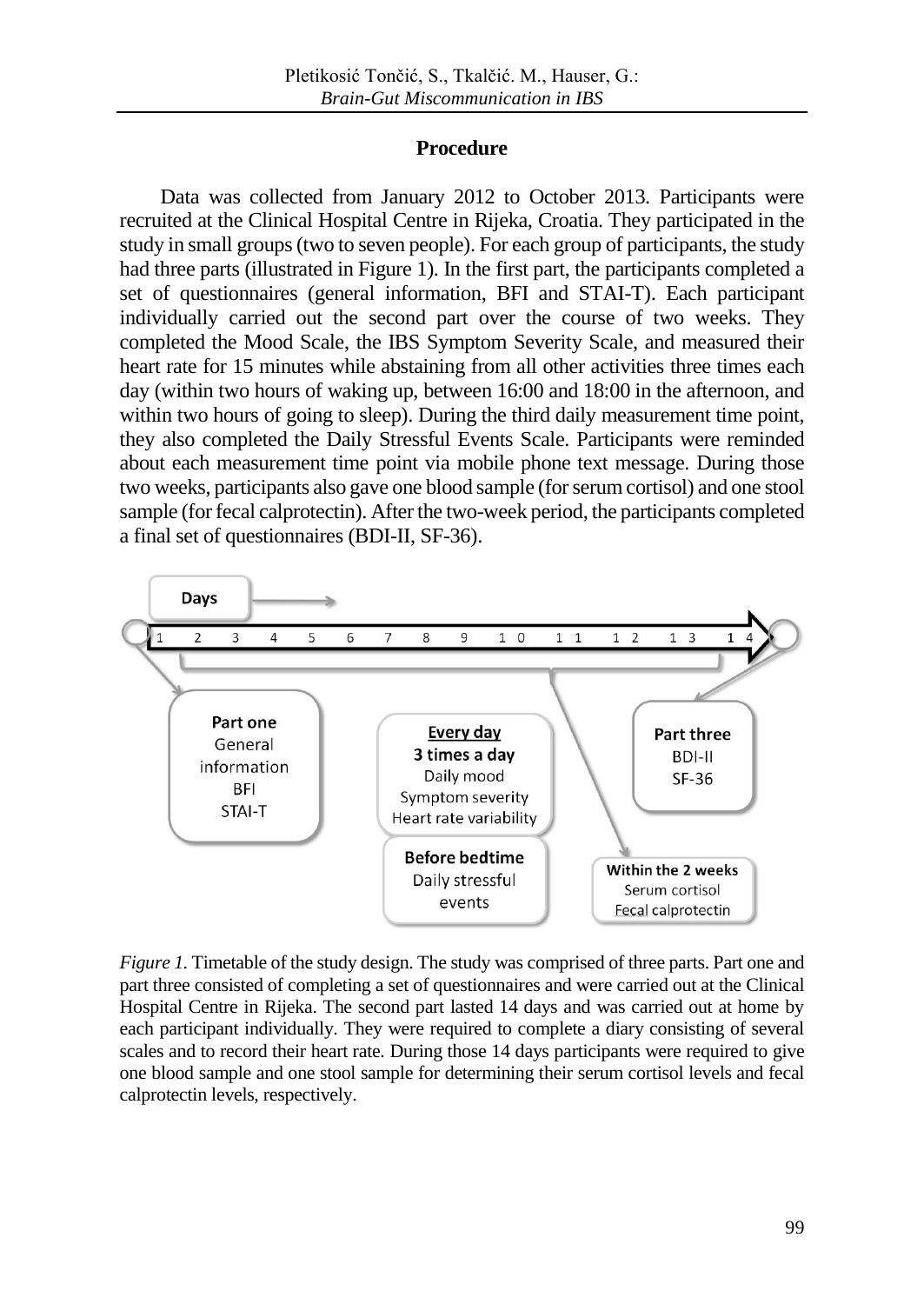# **Results**

To estimate the impact of individual components of the BPS model on QoL in IBS patients, we performed two hierarchical regression analyses. Due to the large number of predictors (16) and the relatively small number of participants (43 for the indirect biological measures, 46 for all other measures) we could not use all predictors in the same analyses. We decided to select 2 predictors from each group of predictors, resulting in a total of 6 predictors which were used in the hierarchical regression analyses. Two predictors with the highest correlations with the outcome variables were selected (marked in **bold** in Table 3). The outcome variables used were the two composite scores of the SF-36: the physical and the mental component. Predictors were grouped based on their similarity: indirect biological measures (calprotectin, cortisol, HRV), traits and affect measured once via questionnaires (BFI, STAI-T, BDI-II), and longitudinal data averages calculated from the diary data (mood, symptom severity, stress intensity). Since calprotectin and negative mood (NM) scores were transformed onto an ordinal scale with three levels, dummy coding was used in the analyses: medium and high levels were compared with low levels for both calprotectin and NM. Table 3 shows correlation coefficients of all predictors with both outcome variables.

#### Table 3

|                              | SF-36 physical | SF-36 mental |  |
|------------------------------|----------------|--------------|--|
| Predictors                   | component      | component    |  |
| <b>Biological measures</b>   |                |              |  |
| High vs. Low Calprotectin    | $-.39*$        | $-.28$       |  |
| Medium vs. Low Calprotectin  | $-.04$         | .10          |  |
| Cortisol                     | .11            | $-.22$       |  |
| LF HRV                       | .13            | $-.01$       |  |
| <b>HF HRV</b>                | .12            | $-.03$       |  |
| <b>LF/HF HRV</b>             | .02            | .10          |  |
| <b>Traits and affect</b>     |                |              |  |
| Neuroticism                  | $-.25$         | $-.25$       |  |
| Extraversion                 | $.41***$       | $.32*$       |  |
| <b>Openness</b>              | $.30*$         | .06          |  |
| Conscientiousness            | .16            | .23          |  |
| Agreeableness                | $-.12$         | .09          |  |
| Anxiety                      | $-.49**$       | $-.38***$    |  |
| Depression                   | $-.51***$      | $-.59**$     |  |
| <b>Longitudinal averages</b> |                |              |  |
| Positive mood                | .25            | $.44**$      |  |
| High vs. Low Negative Mood   | $-.50**$       | $-.46***$    |  |
| Medium vs. Low Negative Mood | .16            | .01          |  |
| Stress intensity             | $-.19$         | $-.30*$      |  |
| Symptom severity             | $-.07$         | $-.06$       |  |

*Pearson Correlation Coefficients between Quality of Life Composite Scores and Their Possible Determinants, Grouped by Type of Measurement*

 $p < .05$ ;  $p < .01$ .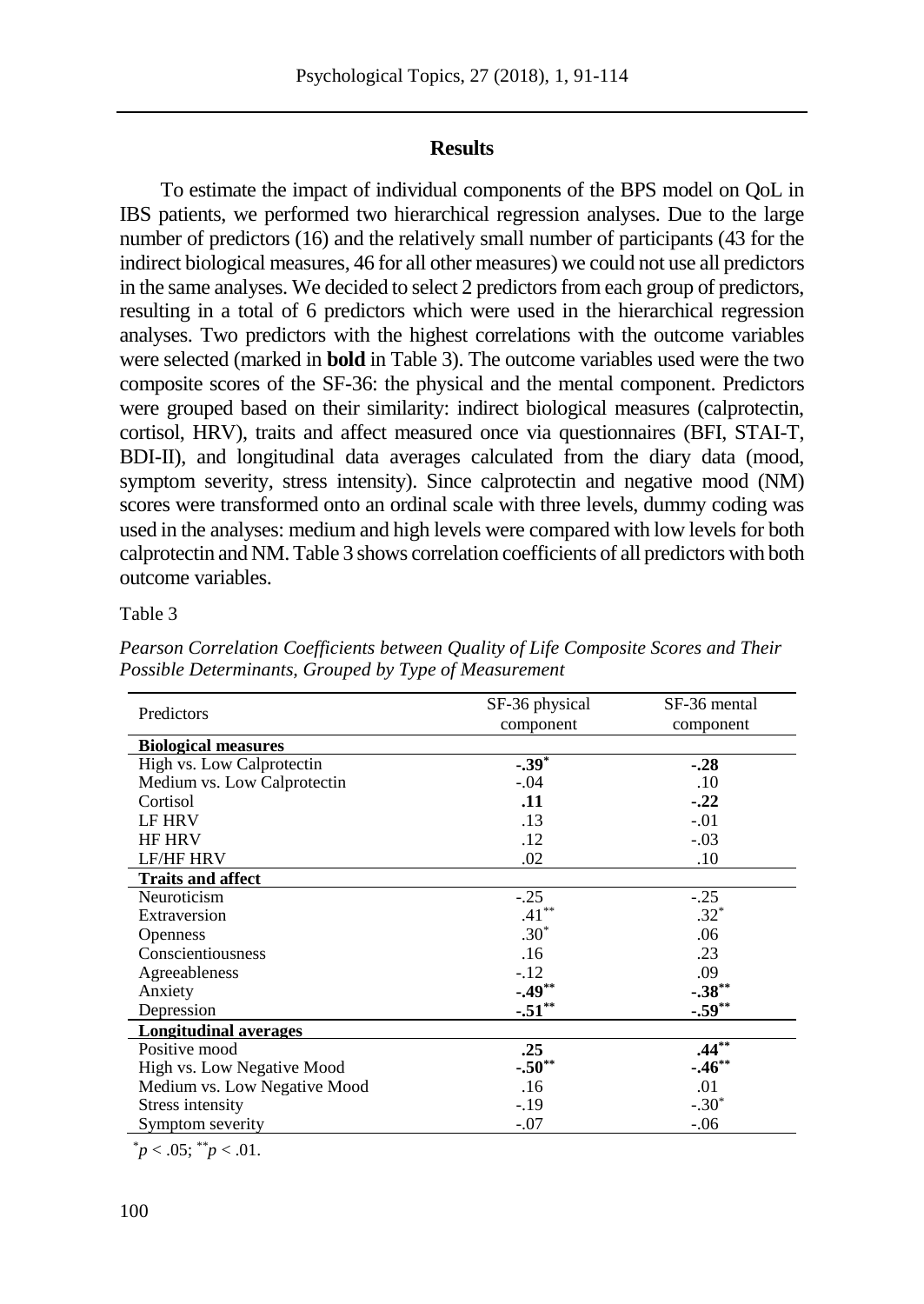The physical component of SF-36 had the highest correlation with calprotectin, while the mental component had the highest correlations with calprotectin and cortisol. Participants with calprotectin levels above 50 μg/g had significantly lower physical and mental QoL than participants with lower levels of calprotectin. In addition, higher levels of cortisol were related to lower mental QoL.

Even though several traits had significant correlations with one or both measures of QoL, depression and anxiety showed the highest correlations with both outcome variables. Participants with higher depression and higher anxiety scores had lower QoL.

In the final group of predictors - averages of longitudinally collected data positive (PM) and negative mood (NM) had the highest correlations with the outcome variables. Participants with the highest average NM had significantly lower physical and mental QoL than participants with lower NM averages. In addition, participants with higher PM averages had higher mental QoL.

All of the predictors described above were used in the two hierarchical regression analyses. The selected predictors were only mildly intercorrelated  $(M_{absolute} = .28;$  maximum  $r = .49$ ). A chronological approach was taken for variable entry into the regression model, with biological measures - calprotectin and cortisol - entered in the first step, traits and long-term mood - depression and anxiety introduced in the second step, and averages of daily mood - PM and NM - entered in the final step of the regression analyses (Tables 4 and 5).

Due to the small sample size, 95% confidence intervals of each estimated parameter were calculated using bootstrapped samples (*N* of samples = 1000).

As shown in Tables 4 and 5, the empirically derived confidence intervals closely resemble the results of conventional parameter significance testing.

#### Table 4

|                                         |            |                          | SF-36 physical<br>component |              |          |
|-----------------------------------------|------------|--------------------------|-----------------------------|--------------|----------|
| Predictors                              | Estimate   | Bootstrap 95% CI         |                             | $\Delta R^2$ | $R^2$    |
| Step 1                                  |            |                          |                             | $.15*$       | $.15*$   |
| Intercept                               | 80.1952    | 70.0014:<br>93.4531      |                             |              |          |
| High vs. Medium and<br>Low Calprotectin | $-12.7813$ | $-22.6967:$<br>$-2.8180$ | $-.40*$                     |              |          |
| Cortisol                                | $-0.0026$  | $-0.0354$ :<br>0.0175    | $-.03$                      |              |          |
| Step 2                                  |            |                          |                             | $.26***$     | $.41***$ |
| Intercept                               | 90.0584    | 76.0144; 109.5810        |                             |              |          |
| High vs. Medium and<br>Low Calprotectin | $-5.7846$  | $-15.9830:$<br>5.1661    | $-.18$                      |              |          |
| Cortisol                                | 0.0110     | 0.0339<br>$-0.0218$ ;    | .12                         |              |          |
| Anxiety                                 | $-0.2578$  | 0.1068<br>$-0.7656$ :    | $-.20$                      |              |          |
| Depression                              | $-0.9278$  | $-1.5808:$<br>$-0.1060$  | $-.42*$                     |              |          |

*Results of a Hierarchical Regression Analysis for the Physical Component of Quality of Life (With Bootstrap Confidence Intervals)*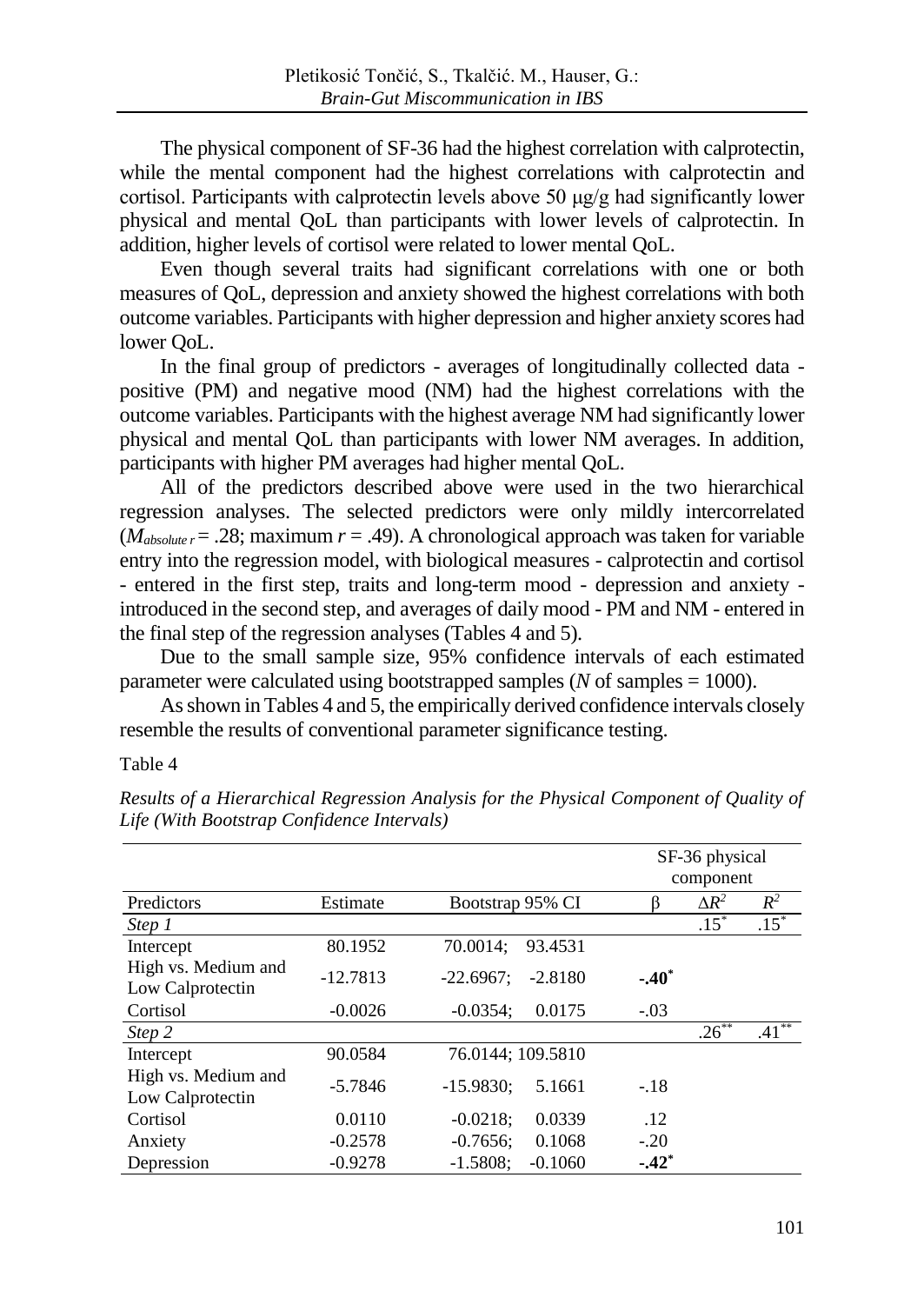|                                          |           |                        | SF-36 physical<br>component |              |         |
|------------------------------------------|-----------|------------------------|-----------------------------|--------------|---------|
| Predictors                               | Estimate  | Bootstrap 95% CI       | ß                           | $\Delta R^2$ | $R^2$   |
| Step 3                                   |           |                        |                             | .06          | $.47**$ |
| Intercept                                | 81.4112   | 56.7886; 105.9956      |                             |              |         |
| High vs. Medium and<br>Low Calprotectin  | $-4.5189$ | $-16.0583$ :<br>8.3143 | $-.14$                      |              |         |
| Cortisol                                 | 0.0184    | $-0.0185$ :<br>0.0480  | .19                         |              |         |
| Anxiety                                  | $-0.1959$ | $-0.6913$ :<br>0.1536  | $-.15$                      |              |         |
| Depression                               | $-0.6668$ | $-1.3837$ ;<br>0.4054  | $-.30^{\dagger}$            |              |         |
| Positive Mood                            | 1.6751    | $-6.0991$ :<br>10.3227 | .06                         |              |         |
| High vs. Medium and<br>Low Negative Mood | $-8.3491$ | $-20.6410:$<br>3.7270  | $-.28^{\dagger}$            |              |         |

Table 4 *- Continued.*

 $\phi$  < .10;  $\phi$  < .05;  $\phi$  < .01.

# Table 5

*Results of a Hierarchical Regression Analysis for the Mental Component of Quality of Life (With Bootstrap Confidence Intervals)*

|                                          |            |                          | SF-36 mental component |              |                     |
|------------------------------------------|------------|--------------------------|------------------------|--------------|---------------------|
| Predictors                               | Estimate   | Bootstrap 95% CI         | ß                      | $\Delta R^2$ | $R^2$               |
| Step 1                                   |            |                          |                        | $.19*$       | $.19^{*}$           |
| Intercept                                | 88.1287    | 76.8686; 101.3753        |                        |              |                     |
| High vs. Medium and<br>Low Calprotectin  | $-15.5857$ | $-28.2827$ ; $-3.5064$   | $-.40*$                |              |                     |
| Cortisol                                 | $-0.0418$  | $-0.0806$ ;<br>$-0.0123$ | $-.36*$                |              |                     |
| Step 2                                   |            |                          |                        | $.25***$     | $.44$ <sup>**</sup> |
| Intercept                                | 92.4656    | 65.9736; 113.8010        |                        |              |                     |
| High vs. Medium and<br>Low Calprotectin  | $-7.5433$  | $-18.2182;$<br>5.0202    | $-.19$                 |              |                     |
| Cortisol                                 | $-0.0210$  | $-0.0599$ ;<br>0.0235    | $-.18$                 |              |                     |
| Anxiety                                  | $-0.0650$  | $-0.5661$ ;<br>0.4929    | $-.04$                 |              |                     |
| Depression                               | -1.3982    | $-2.5820;$<br>$-0.6121$  | $-.52**$               |              |                     |
| Step 3                                   |            |                          |                        | $.13^*$      | $.57^{**}$          |
| Intercept                                | 55.8205    | 19.7878;<br>84.9981      |                        |              |                     |
| High vs. Medium and<br>Low Calprotectin  | $-3.8942$  | $-16.4151$ :<br>8.5626   | $-.10$                 |              |                     |
| Cortisol                                 | $-0.0104$  | $-0.0457$ ;<br>0.0286    | $-0.09$                |              |                     |
| Anxiety                                  | 0.0445     | $-0.4433;$<br>0.5742     | .03                    |              |                     |
| Depression                               | $-1.2123$  | $-2.3641;$<br>$-0.4952$  | $-.45***$              |              |                     |
| Positive Mood                            | 11.9066    | 2.6444; 21.3216          | $.33***$               |              |                     |
| High vs. Medium and<br>Low Negative Mood | $-5.9247$  | $-16.7175$ ; 5.7918      | $-.16$                 |              |                     |

 $^{*}p < .05$ ;  $^{**}p < .01$ .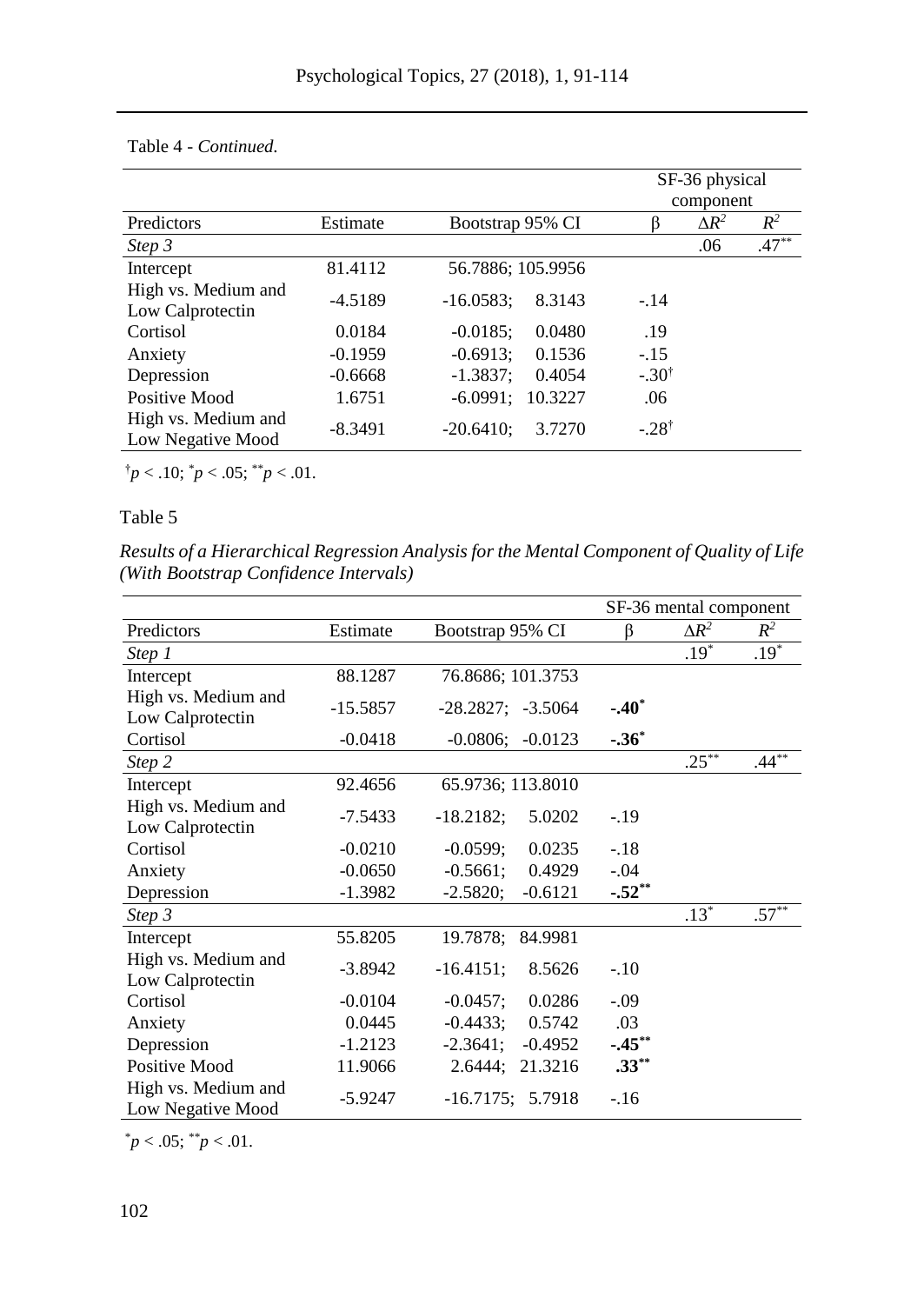Biological measures which were entered in the first step of the regression analyses explained a significant proportion of variance of physical and mental QoL (15% and 19% respectively). Calprotectin was a significant predictor for both criteria and cortisol significantly predicted only the mental QoL. After anxiety and depression were added in the second step, the biological measures were no longer significant predictors. Anxiety and depression explained an additional 26% and 25% of QoL variance. In the third step, PM and NM were added, resulting in a total of 47% of variance explained for the physical QoL and 57% for the mental QoL. Depression and NM were marginally significant (*p* < .10) predictors of physical QoL, while depression and PM were significant predictors of mental OoL. Participants with higher depression scores had lower QoL, those with higher PM had higher mental QoL, while those with the highest NM had lower physical QoL.

To test whether biological measures predict QoL beyond psychological measures, we performed two additional hierarchical regression analyses, one for each QoL measure, and we entered the biological measures in the second step, after psychological variables were already included in the model. For physical QoL, biological measures explained an additional 6.5% of variance  $(p = .12)$ ; calprotecting  $\beta = -14$  and cortisol  $\beta = 0.19$ , both non-significant), but for mental QoL they did not improve the model fit significantly ( $\Delta R^2$  = .009).

# **Discussion**

The goal of this study was defined by the constant need to understand the communication between the brain and the bowel through the relationship between biological and psychosocial factors, and building upon the present knowledge derived from the BPS model. The BPS model is very broad, which makes it impossible to consider all relevant factors simultaneously; however, we decided to include several factors from each aspect of the model.

After analyzing correlations of each aspect of the BPS model with QoL separately, the final regression models contained predictors with the highest correlations. In the final step of the hierarchical regression, as shown in the full model, the individual contribution of biological predictors is not significant. However, by reversing the model building strategy, we found that calprotectin and cortisol explain an additional 6.5% of the physical component of QoL (although  $p =$ .12). Even though all participants had clinically insignificant levels of calprotectin, it seems that levels above 50μg/g can differentiate IBS patients with QoL impairment. Although there are no previous studies linking calprotectin levels to QoL impairment in IBS patients, there are studies showing calprotectin's relation to endoscopic disease activity in IBD patients, with an accuracy of 89% in discriminating between different severities of disease activity (Schoepfer et al., 2009). In addition, it seems that IBD patients in remission, who have IBS-like symptoms, also have higher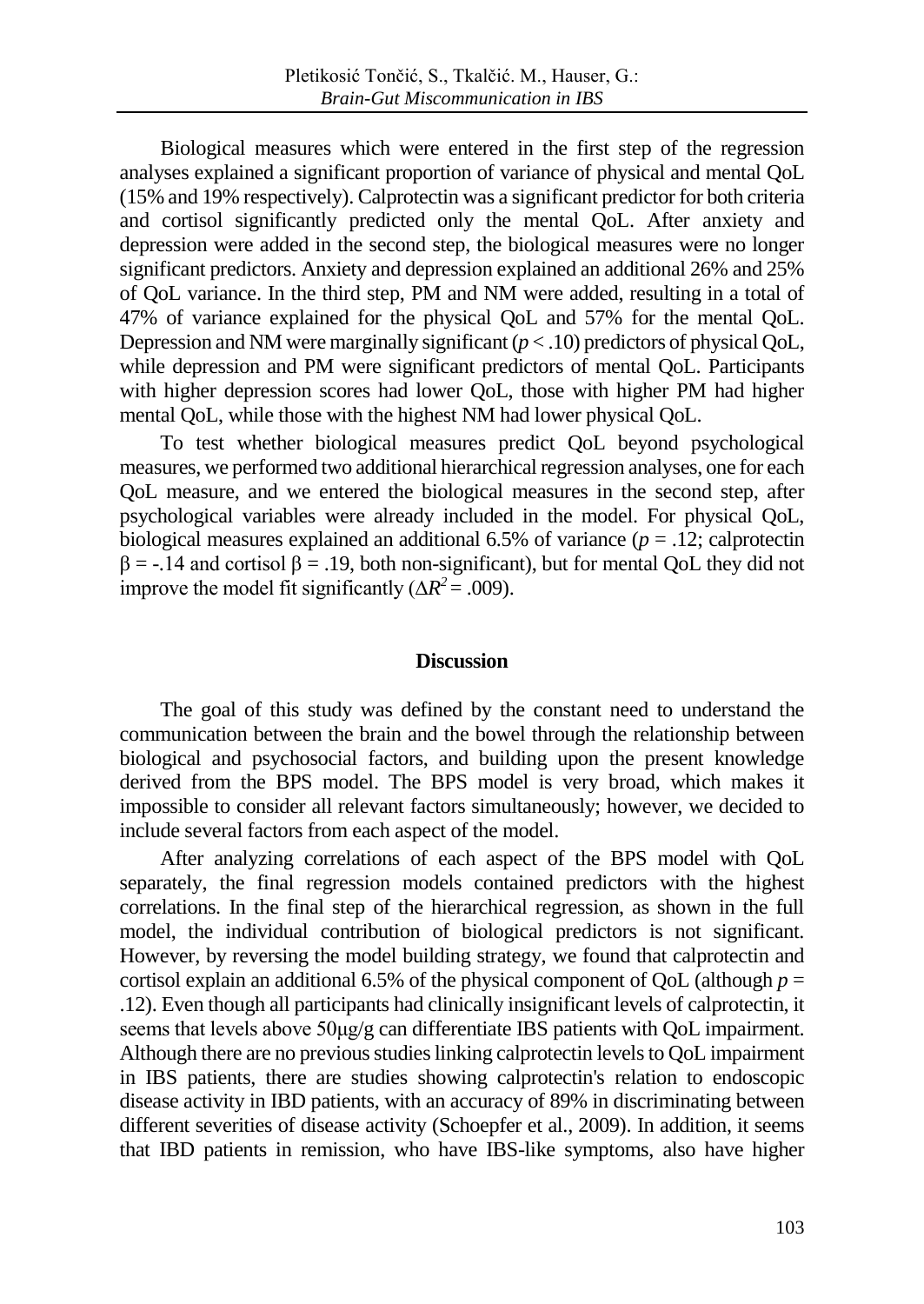calprotectin levels than IBD patients in remission without IBS-like symptoms (Keohane et al., 2010). This relationship might reflect a link between IBS-like symptoms and microscopic inflammation in the absence of structural disease in IBD patients (Long & Drossman, 2010). Similarly, the presence of calprotectin in IBS patients with impaired QoL could suggest that a low-grade inflammation is a relevant component of IBS, at least in a subset of patients. It is important to note that there have been many studies reporting alterations in inflammatory and immune parameters in IBS patients, such as leukocytes, mast cells, and immunoglobulins (Elsenbruch, 2011; Ortiz-Lucas, Saz-Peiro, & Sebastian-Domingo, 2010), which could be indicative of low-grade inflammation. The obtained serum cortisol levels were also mainly within the reference range; however, in this sample, patients with higher levels reported better physical quality of life. This is in line with the findings suggesting a relationship between functional pain symptoms and decreased cortisol levels, and depressed mood and elevated cortisol levels (Ehlert, Gaab, & Heinrichs, 2001; Ehlert, Nater, & Bohmelt, 2005; Karling et al., 2016). If hypocortisolism is indeed related to reports of severe pain and physical symptoms in IBS patients, then we would expect patients with higher cortisol levels to have a better physical quality of life, which is what the results show. On the other hand, if higher cortisol levels are related to depressed mood, we would expect a correlation between cortisol and depression, which was not significant  $(r = .22)$ ; however, cortisol had a marginally significant correlation with negative mood ( $r = .29$ ;  $p = .058$ ).

For mental QoL however, even though calprotectin and cortisol were significant predictors of mental QoL when entered as the only predictors, we found that they do not add to the explanation of mental QoL when they are entered after psychological measures. These findings could indicate the involvement of the HPA axis dysregulation in QoL impairment of IBS patients, at least in the case of physical QoL. In our data, HRV measures had no significant correlations with QoL measures. Some previous studies on HRV in IBS have reported increased sympathetic and decreased parasympathetic activity in patients regardless of their subtype (Pellissier, Dantzer, Canini, Mathieu, & Bonaz, 2010), while others reported this pattern in patients with predominating constipation (Mazur et al., 2007), and some observed it only in female patients with severe symptoms (Cain, Jarrett, Burr, Hertig, & Heitkemper, 2007). Since there are no findings linking HRV to QoL in IBS, it is possible no such connection exists, that it might be mediated by symptom severity, or that it is only observable when using postprandial HRV data. We need to point out that biological measures and self-report data are qualitatively different, which inevitably results in lower correlation coefficients compared to those found among self-report measures.

The results of this study show that depression significantly contributes to both physical and mental QoL in IBS patients. Many studies have shown a link between depression and IBS, whether as higher depression levels found in IBS patients compared to healthy persons (Fond et al., 2014; Ladep, Obindo, Audu, Okeke, & Malu, 2006), a high comorbidity of IBS and depression (Cho et al., 2011; Lee et al.,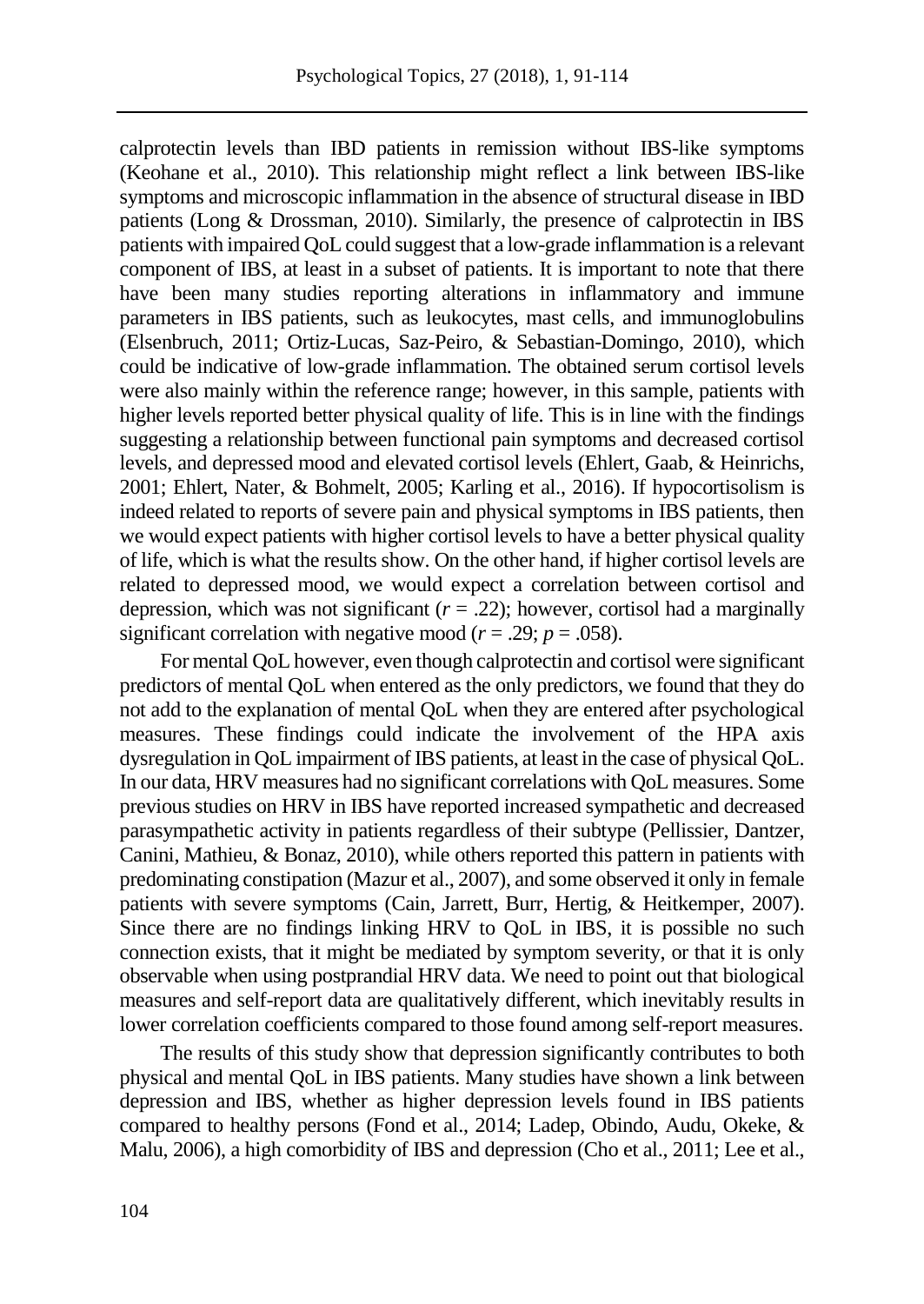2017), or as the predictive value of depression for developing IBS (Nicholl et al., 2008). Higher depression levels have been associated with higher symptom severity scores (Cho et al., 2011; Pletikosic & Tkalcic, 2016), as well as quality of life impairment in IBS patients (Cho et al., 2011; Creed et al., 2001; Tkalcic et al., 2010). Although it is not completely clear what the mechanism of this association is, the most plausible one is a circular relationship, possibly including several other psychological states. Patients suffering from chronic conditions, whose QoL is impaired, tend to have higher depression scores, however the opposite is also true depressed mood can lead to higher disability and lower QoL. It is possible that this relationship is mediated by stressful events, the onset of depression being usually preceded by stressful life events (Mazure, 1998), and depressed persons being prone to interpreting events as negative (Beck et al., 2011), making the relationship a closed circle (Hammen, 2005). It is necessary to mention a possible methodological issue regarding the high correlations (and beta coefficients) between depression and QoL. Since both measures were completed at the same time, the fact that they are both selfreport measures could have artificially inflated the magnitude of their relationship. The only personality trait entered in the regression analysis was anxiety, showing the highest correlations with both QoL measures. Entered in the second step of the regression analysis, anxiety and depression explained 26% and 25% of the physical and mental QoL variance, however trait anxiety was not a significant predictor of neither physical nor mental QoL. Research consistently shows that IBS patients have higher anxiety levels than healthy controls(Fond et al., 2014). Higher trait anxiety and anxiety related states, such as visceral anxiety are associated with reduced QoL in iBS patients (Jerndal et al., 2010; Labus et al., 2004; Muscatello, Bruno, Mento, Pandolfo, & Zoccali, 2016). Patients prone to worry, ruminative thoughts and catastrophizing, who tend to focus on their symptoms in a very anxious manner worrying about their significance and anticipating their exacerbation, also tend to report QoL impairment. Thus, anxiety related states are often considered to be among the key components of symptom perpetuation in IBS patients (Hauser et al., 2014). The results of this study however, seem to indicate that depressed or negative mood is more detrimental to QoL than trait anxiety, but this cannot be generalized to the role of state anxiety. As Table 3 shows, other personality traits, namely extraversion and marginally neuroticism, correlated with mental and physical QoL. Even though they were not included in the regression analyses, we consider them relevant for the BPS model of IBS. However, compared to anxiety and depression, broad personality dimensions seem to have weaker relationships with IBS outcome variables. One possible explanation is that anxiety and depression are more proximally related to QoL especially in relation to content, but in the case of depression also in relation to time of measurement (Figure 1), as explained previously.

The two final predictors- negative and positive mood - were, unlike depression, measured daily and analyzed as two-week averages. This type of measurement provides a more stable and realistic representation of the patients' moods. For the physical component of QoL, the finding on the involvement of negative mood in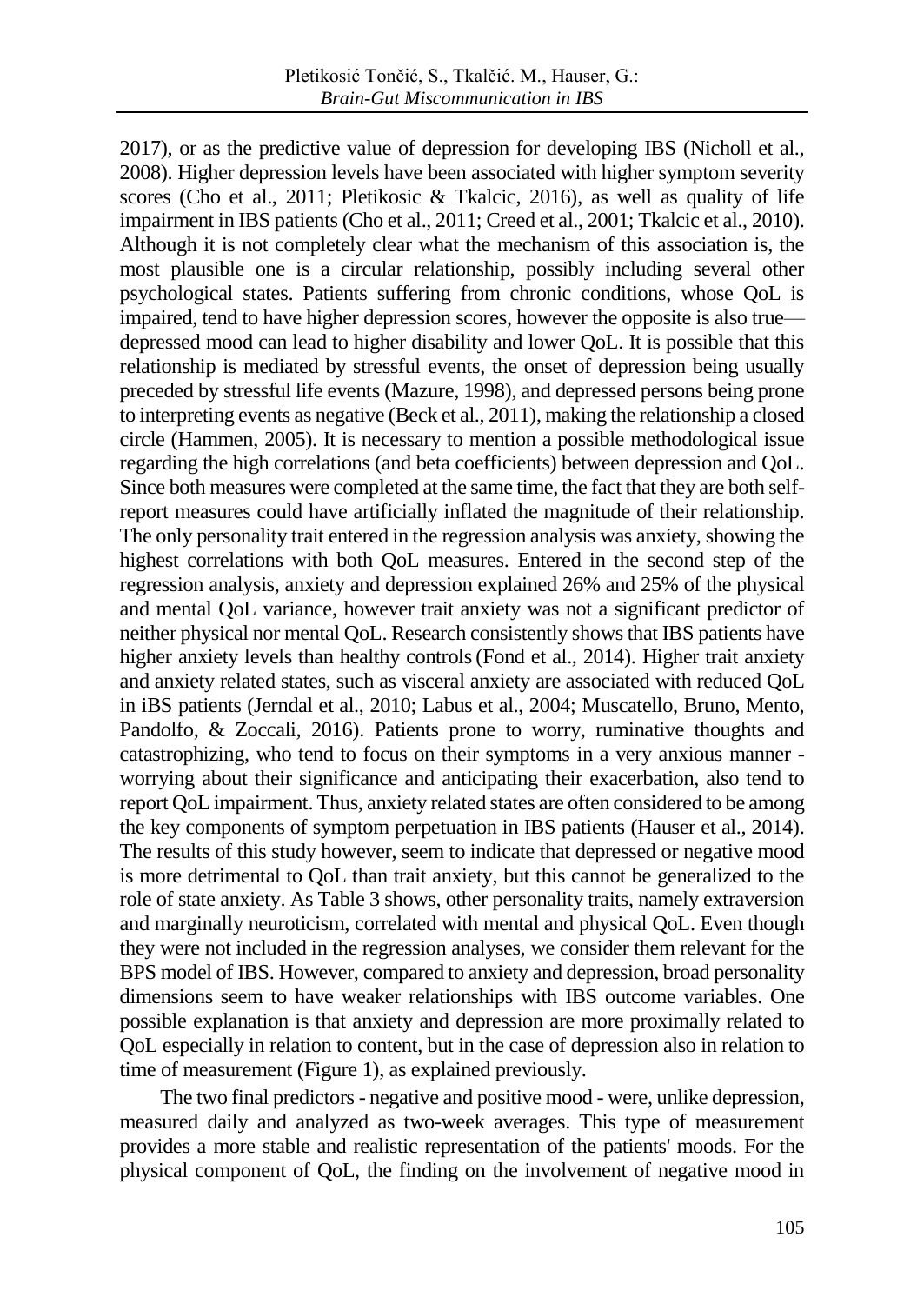QoL impairment is in line with previous studies (Lee et al., 2008; Muscatello et al., 2014, 2016; Pellissier et al., 2010; Rey, Garcia-Alonso, Moreno-Ortega, Alvarez-Sanchez, & Diaz-Rubio, 2008; Spiegel et al., 2004) which reported a significant impact of psychological distress (anxiety, depression, negative mood, somatization, stress) on QoL, as well as on symptom severity. The resulting consensus on the importance of psychological distress has shaped the vast majority of psychological interventions, most of which predominantly focus on QoL improvement and symptom alleviation through the reduction of psychological distress (Surdea-Blaga et al., 2016). Because of this, the most interesting finding of this study is the significance of positive mood for predicting mental QoL. Patients who reported higher positive mood throughout the two-week period, later showed higher mental QoL. Positive mood is related to different positive states such as interest, enthusiasm, happiness, motivation, mental alertness, etc., and is generally associated with improved physical and mental health (Muscatello et al., 2016). There are indications that for long-term illnesses, for which different behavioral factors seem to be significant, eliciting positive mood has beneficial effects on symptom improvement (Pressman & Cohen, 2005). Based on our results, it seems that psychological interventions for IBS should also focus on the patients' positive mood. This could help patients redirect their attention from symptoms and negative aspects of their disorder to more rewarding stimuli in their environment. The two remaining measures obtained from diary data - symptom severity and stress intensity - did not have significant correlations with either QoL measure. Although some previous studies have reported significant relationships between QoL and pain severity (Lee et al., 2008; Rey et al., 2008), there are other findings suggesting that QoL impairment in IBS patients is more affected by psychological states than the severity of symptoms (Michalsen, Vandvik, & Farup, 2015). Finally, even though selfreported stress intensity has previously been linked to symptom exacerbation (Blanchard et al., 2008), our results indicate that it might not be as relevant to QoL, as its resulting psychological states, depression and negative mood, seem to be.

The described results should be cautiously interpreted, due to several limitations of the study. First of all, the small sample size did not permit including all the relevant factors in the tested models, but rather forced us to limit the number of factors per group of predictors (indirect biological measures, traits and affect, longitudinal averages from the diary data). Although this approach seems rather arbitrary, it was a trade-off which allowed us to include the most relevant predictors from all predictor groups. However, such a small sample size limits the generalizability of the obtained results, especially when taking into account the heterogeneous nature of IBS.

In conclusion, this study found indications of a possible role of low-grade inflammation and HPA axis dysregulation in physical QoL impairment in IBS patients. We also found support for a significant role of depression and mood in both physical and mental QoL of IBS patients. Depressed and negative mood have previously been linked to low-grade inflammation and immune activity in IBS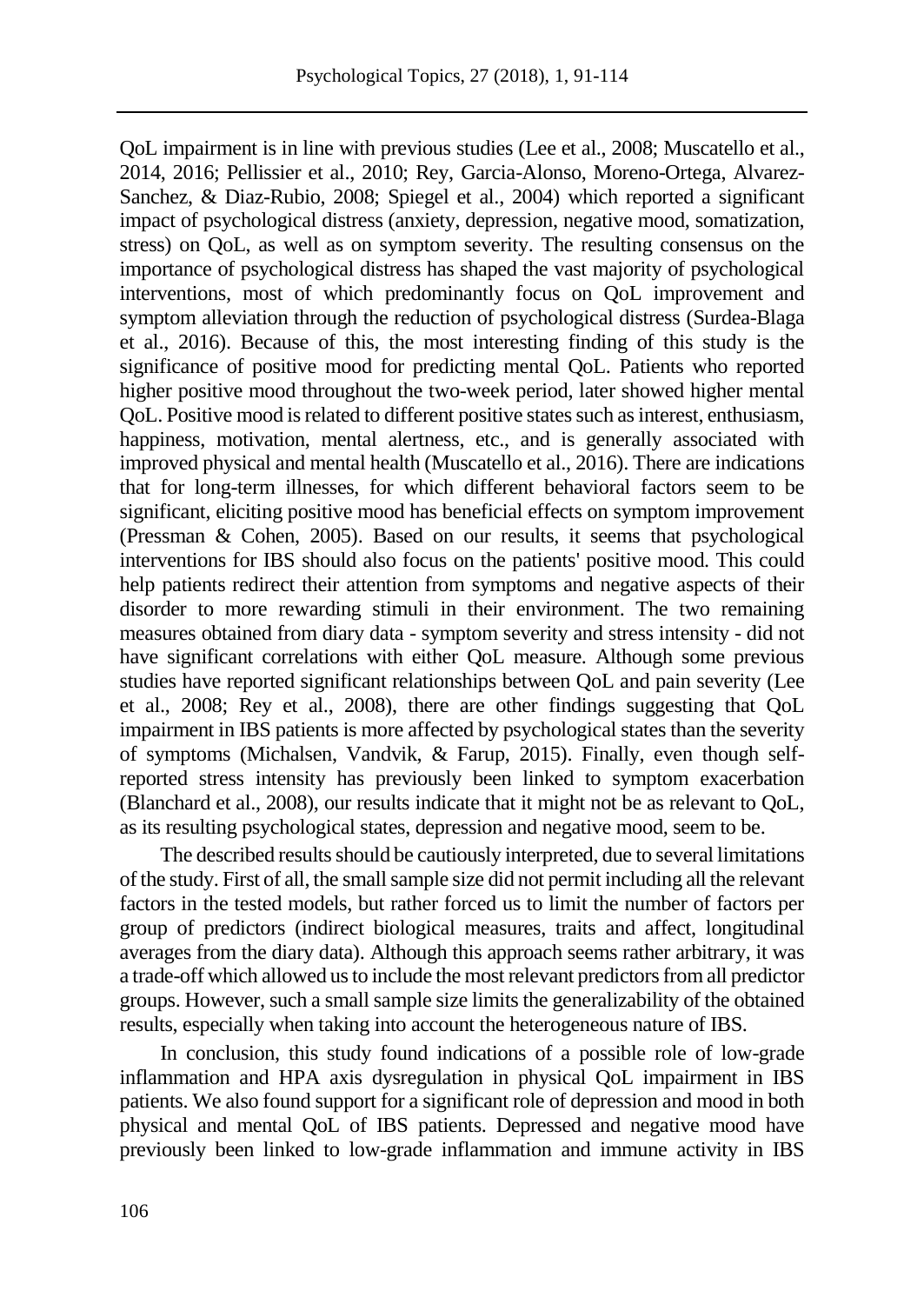(Muscatello et al., 2016) and are most probably related through the so-called sickness behavior, an effect of proinflammatory cytokines which results in behavior changes directed towards conserving resources and minimizing threat exposure. For IBS patients, such a depressed state might be a chronic one, reflecting a set of psychological traits characterized by negative mood and susceptibility to stress; however, in patients with severe QoL impairment, it might have an inflammatory component as well, accompanied by a dysregulated stress response. Since low cortisol levels are related to both an increased risk of inflammation as well as an increased chance for developing depressed mood (Karling et al., 2016), it is not surprising to find these in IBS patients with severe QoL impairment. The most practically relevant finding of this study is the role of positive mood as a protective factor for emotional and social aspects of QoL, highlighting the need for shifting therapeutic focus from psychological distress to those activities that elicit positive affective states.

# **References**

- Almeida, D. (1998). *Daily Inventory of Stressful Events (DISE) expert coding manual.*  Tuscon: Division of Family Studies and Human Development, University of Arizona.
- Beck, A. T., Steer, R. A., & Brown, G. K. (2011). *Manual for the Beck Depression Inventory-II* (Croatian ed.) Jastrebarsko: Naklada Slap.
- Blanchard, E. B. (2001). *Irritable bowel syndrome: Psychosocial assessment and treatment*. Washington, DC: American Psychological Association.
- Blanchard, E. B., Lackner, J. M., Jaccard, J., Rowell, D., Carosella, A. M., Powell, C., ⋯ Kuhn, E. (2008). The role of stress in symptom exacerbation among IBS patients. *Journal of Psychosomatic Research, 64*(2), 119-128. doi:10.1016/j.jpsychores.2007. 10.010
- Cain, K. C., Jarrett, M. E., Burr, R. L., Hertig, V. L., & Heitkemper, M. M. (2007). Heart rate variability is related to pain severity and predominant bowel pattern in women with irritable bowel syndrome. *Neurogastroenterology & Motility, 19*(2), 110-118. doi:10.1111/j.1365-2982.2006.00877.x
- Chang, L., Sundaresh, S., Elliott, J., Anton, P. A., Baldi, P., Licudine, A., ⋯ Mayer, E. A. (2009). Dysregulation of the hypothalamic-pituitary-adrenal (HPA) axis in irritable bowel syndrome. *Neurogastroenterology & Motility, 21*(2), 149-159. doi:10.1111/j. 1365-2982.2008.01171.x
- Cho, H. S., Park, J. M., Lim, C. H., Cho, Y. K., Lee, I. S., Kim, S. W., ⋯ Chung, Y. K. (2011). Anxiety, depression and quality of life in patients with irritable bowel syndrome. *Gut and Liver, 5*(1), 29-36. doi:10.5009/gnl.2011.5.1.29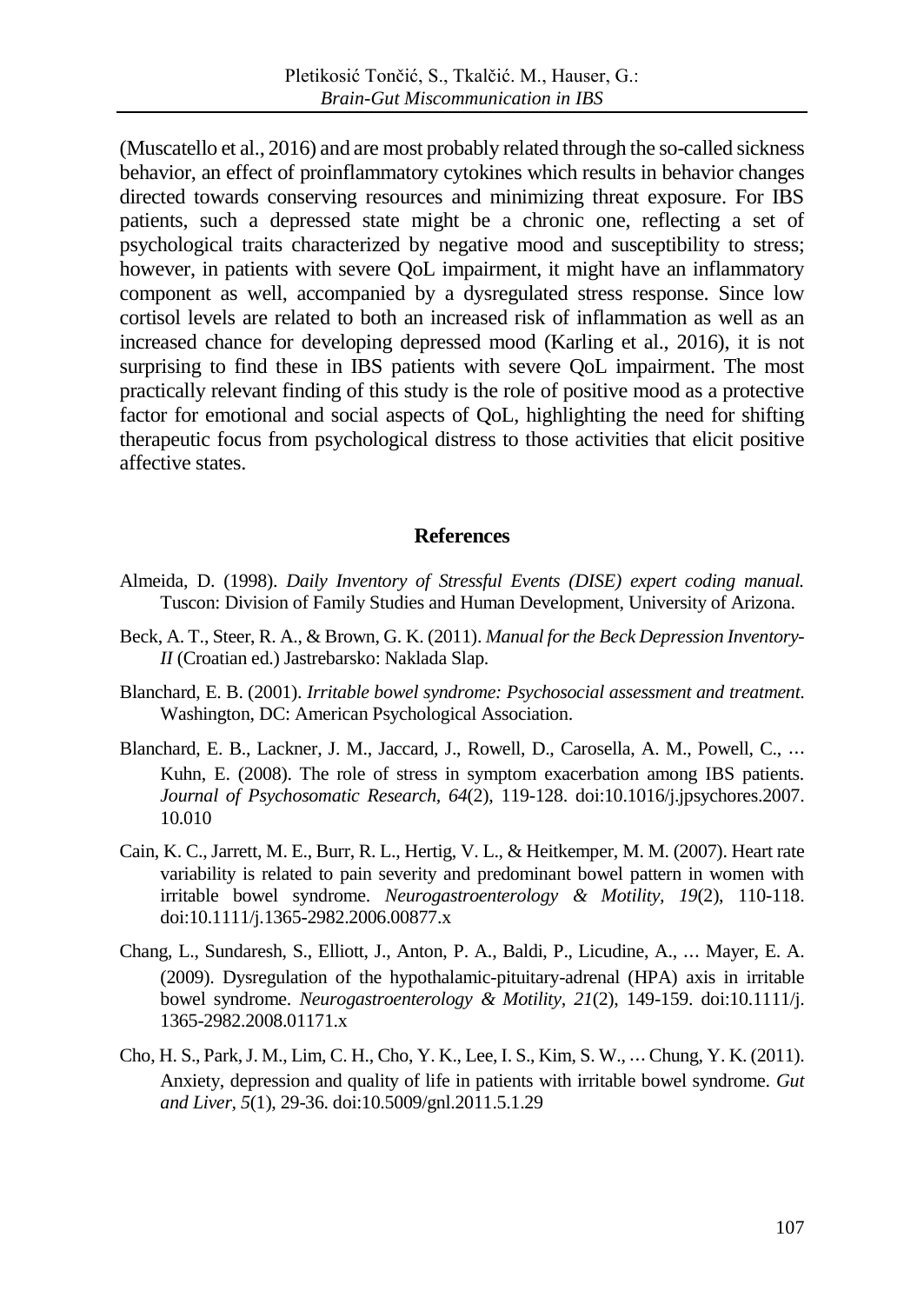- Creed, F., Ratcliffe, J., Fernandez, L., Tomenson, B., Palmer, S., Rigby, C., ... Thompson, D. (2001). Health-related quality of life and health care costs in severe, refractory irritable bowel syndrome. *Annals of Internal Medicine, 134*(9, Pt. 2), 860-868.
- Deary, V., Chalder, T., & Sharpe, M. (2007). The cognitive behavioural model of medically unexplained symptoms: A theoretical and empirical review. *Clinical Psychology Review, 27*(7), 781-797. doi:10.1016/j.cpr.2007.07.002
- Drossman, D. A. (1998). Presidential address: Gastrointestinal illness and the biopsychosocial model. *Psychosomatic Medicine, 60*(3), 258-267.
- Drossman, D. A., Camilleri, M., Mayer, E. A., & Whitehead, W. E. (2002). AGA technical review on irritable bowel syndrome. *Gastroenterology, 123*(6), 2108-2131. doi:10. 1053/gast.2002.37095
- Drossman, D. A., & Hasler, W. L. (2016). Rome IV-functional GI disorders: Disorders of gut-brain interaction. *Gastroenterology, 150*(6), 1257-1261. doi:10.1053/j.gastro.2016. 03.035
- Ehlert, U., Gaab, J., & Heinrichs, M. (2001). Psychoneuroendocrinological contributions to the etiology of depression, posttraumatic stress disorder, and stress-related bodily disorders: The role of the hypothalamus-pituitary-adrenal axis. *Biological Psycholology, 57*(1-3), 141-152.
- Ehlert, U., Nater, U. M., & Bohmelt, A. (2005). High and low unstimulated salivary cortisol levels correspond to different symptoms of functional gastrointestinal disorders. *Journal of Psychosomatic Research, 59*(1), 7-10. doi:10.1016/j.jpsychores.2005.03.005
- Elsenbruch, S. (2011). Abdominal pain in irritable bowel syndrome: A review of putative psychological, neural and neuro-immune mechanisms. *Brain, Behavior, and Immunity, 25*(3), 386-394. doi:10.1016/j.bbi.2010.11.010
- Enck, P., Aziz, Q., Barbara, G., Farmer, A. D., Fukudo, S., Mayer, E. A., ⋯ Spiller, R. C. (2016). Irritable bowel syndrome. *Nature Reviews Disease Primers, 2*, 16014. doi:10.1038/nrdp.2016.14
- Engel, G. L. (1977). The need for a new medical model: A challenge for biomedicine. *Science, 196*(4286), 129-136.
- Farnam, A., Somi, M. H., Sarami, F., & Farhang, S. (2008). Five personality dimensions in patients with irritable bowel syndrome. *Neuropsychiatric Disease and Treatment, 4*(5), 959-962.
- Fichna, J., & Storr, M. A. (2012). Brain-gut interactions in IBS. *Frontiers in Pharmacology, 3*, 127. doi:10.3389/fphar.2012.00127
- Fond, G., Loundou, A., Hamdani, N., Boukouaci, W., Dargel, A., Oliveira, J., … Boyer, L. (2014). Anxiety and depression comorbidities in irritable bowel syndrome (IBS): A systematic review and meta-analysis. *European Archives of Psychiatry and Clinical Neuroscience, 264*(8), 651-660. doi:10.1007/s00406-014-0502-z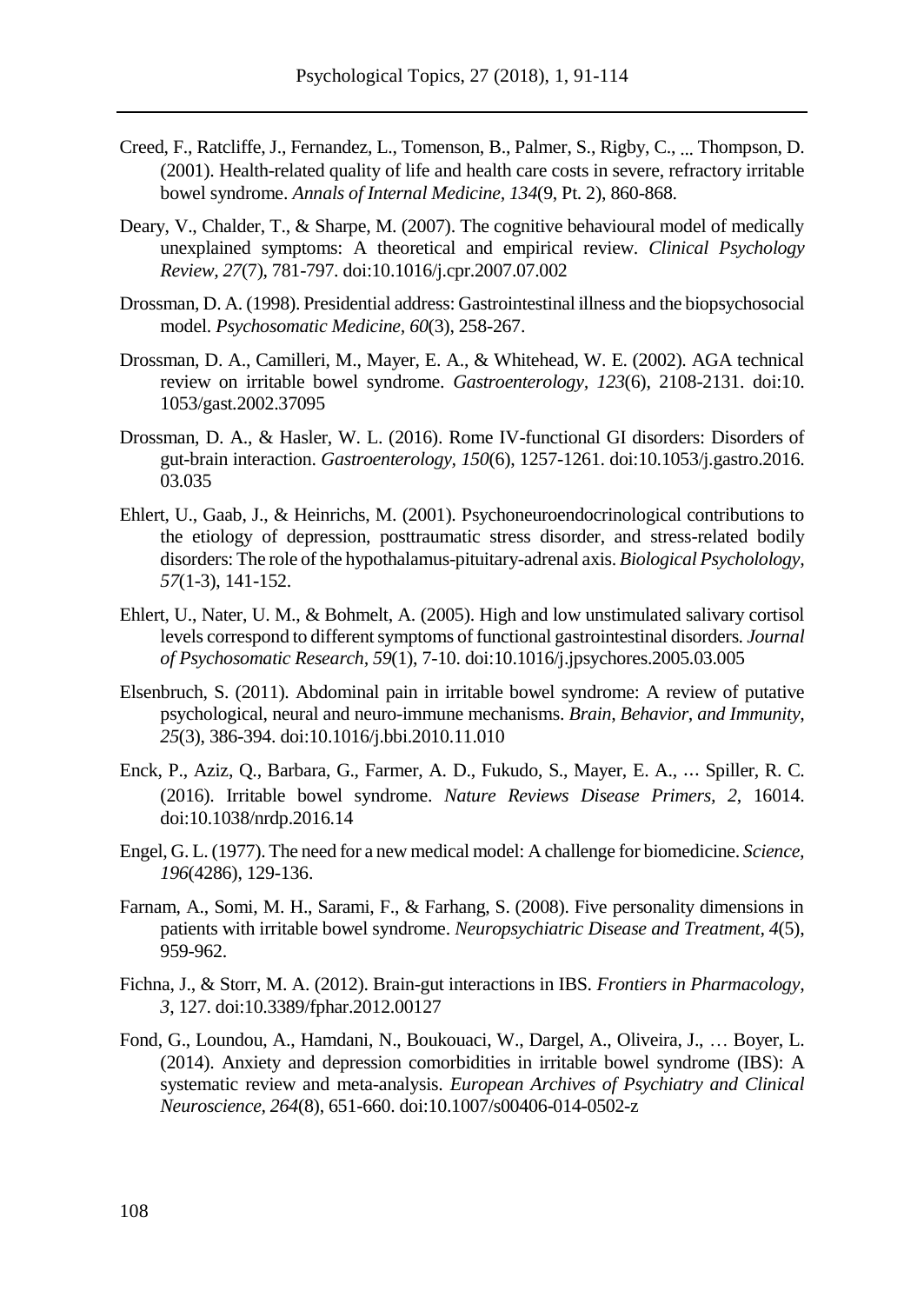- Ford, A. C., Quigley, E. M., Lacy, B. E., Lembo, A. J., Saito, Y. A., Schiller, L. R., ⋯ Moayyedi, P. (2014). Effect of antidepressants and psychological therapies, including hypnotherapy, in irritable bowel syndrome: Systematic review and meta-analysis. *American Journal of Gastroenterology, 109*(9), 1350-1365. doi:10.1038/ajg.2014.148
- Frank, L., Kleinman, L., Rentz, A., Ciesla, G., Kim, J. J., & Zacker, C. (2002). Health-related quality of life associated with irritable bowel syndrome: Comparison with other chronic diseases. *Clinical Therapeutics, 24*(4), 675-689.
- Gralnek, I. M., Hays, R. D., Kilbourne, A., Naliboff, B., & Mayer, E. A. (2000). The impact of irritable bowel syndrome on health-related quality of life. *Gastroenterology, 119*(3), 654-660.
- Hammen, C. (2005). Stress and depression. *Annual Review of Clinical Psychology, 1*, 293- 319. doi:10.1146/annurev.clinpsy.1.102803.143938
- Hauser, G., Pletikosic, S., & Tkalcic, M. (2014). Cognitive behavioral approach to understanding irritable bowel syndrome. *World Journal of Gastroenterology, 20*(22), 6744-6758. doi:10.3748/wjg.v20.i22.6744
- Hubbard, C. S., Hong, J., Jiang, Z., Ebrat, B., Suyenobu, B., Smith, S., ⋯ Labus, J. S. (2015). Increased attentional network functioning related to symptom severity measures in females with irritable bowel syndrome. *Neurogastroenterology & Motility, 27*(9), 1282- 1294. doi:10.1111/nmo.12622
- Jerndal, P., Ringstrom, G., Agerforz, P., Karpefors, M., Akkermans, L. M., Bayati, A., & Simren, M. (2010). Gastrointestinal-specific anxiety: An important factor for severity of GI symptoms and quality of life in IBS. *Neurogastroenterology & Motility, 22*(6), 646 e179. doi:10.1111/j.1365-2982.2010.01493.x
- John, O. P., & Srivastava, S. (1999). The Big Five trait taxonomy: History, measurement, and theoretical perspectives. *Handbook of personality: Theory and research, 2*, 102-138.
- Jones, M. P., Dilley, J. B., Drossman, D., & Crowell, M. D. (2006). Brain-gut connections in functional GI disorders: Anatomic and physiologic relationships. *Neurogastroenterology & Motility, 18*(2), 91-103. doi:10.1111/j.1365-2982.2005. 00730.x
- Kardum, I., & Bezinović, P. (1992). Methodological and theoretical implications of the measurement of emotional experience. *Godišnjak Zavoda za psihologiju, 1*, 53-74.
- Kardum, I., Gračanin, A., & Hudek-Knežević, J. (2006). Relations of personality traits and attachment styles with different aspects of sexuality in men and women. *Psihologijske teme, 15*(1), 101-128.
- Karling, P., Wikgren, M., Adolfsson, R., & Norrback, K. F. (2016). Hypothalamus-pituitaryadrenal axis hypersuppression is associated with gastrointestinal symptoms in major depression. *Journal of Neurogastroenterology and Motility, 22*(2), 292-303. doi:10.5056/jnm15064
- Katsanos, A. H., Giannopoulos, S., & Tsivgoulis, G. (2012). The brain-gut axis in the pathophysiology of irritable bowel syndrome. *Immuno-Gastroenterology, 1*, 23.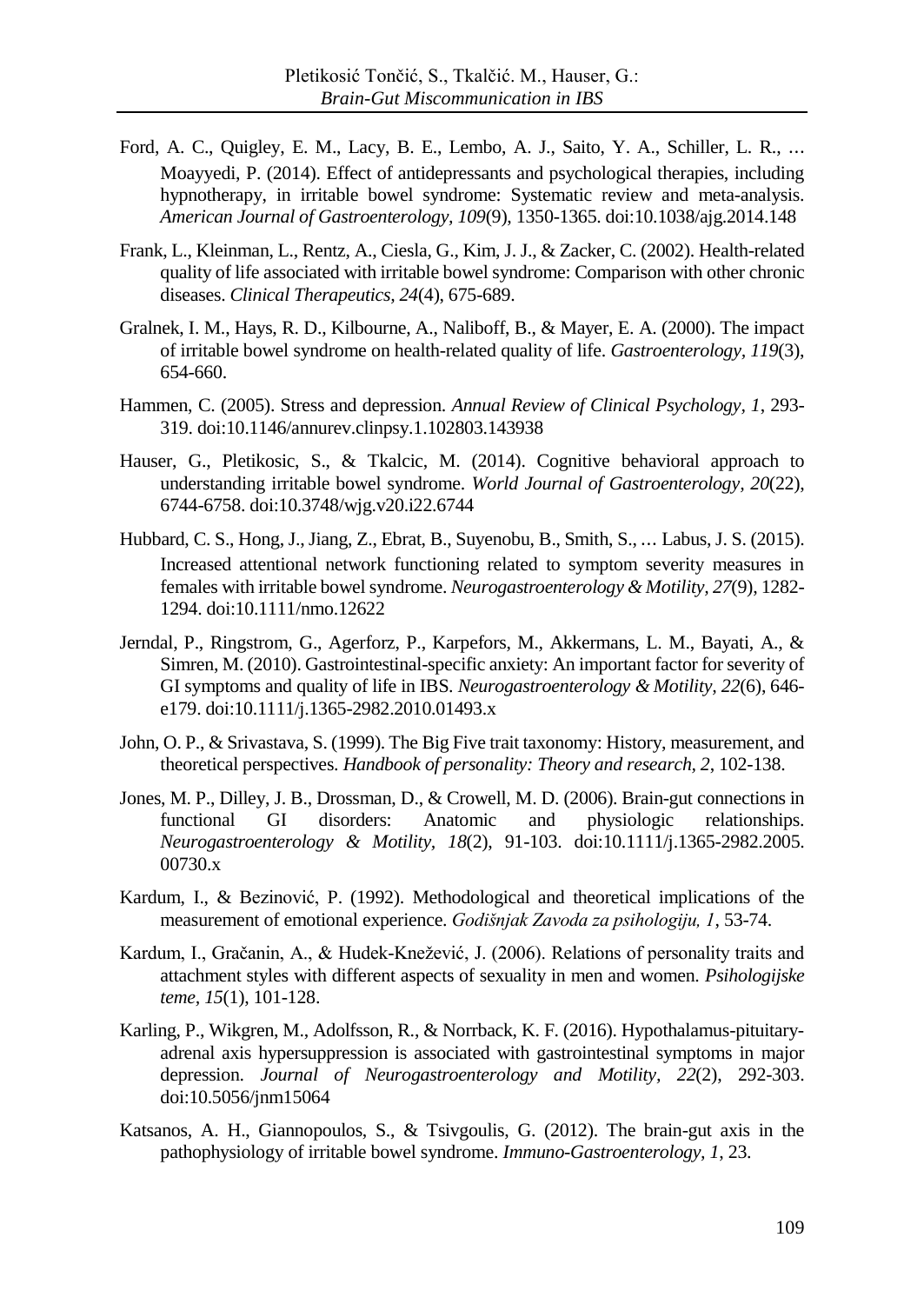- Kennedy, P., Cryan, J., Quigley, E., Dinan, T., & Clarke, G. (2014). A sustained hypothalamic-pituitary-adrenal axis response to acute psychosocial stress in irritable bowel syndrome. *Psychological Medicine, 44*(14), 3123-3134.
- Keohane, J., O'Mahony, C., O'Mahony, L., O'Mahony, S., Quigley, E. M., & Shanahan, F. (2010). Irritable bowel syndrome-type symptoms in patients with inflammatory bowel disease: A real association or reflection of occult inflammation? *American Journal of Gastroenterology, 105*(8), 1788, 1789-1794. doi:10.1038/ajg.2010.156
- Labus, J. S., Bolus, R., Chang, L., Wiklund, I., Naesdal, J., Mayer, E. A., & Naliboff, B. D. (2004). The Visceral Sensitivity Index: Development and validation of a gastrointestinal symptom-specific anxiety scale. *Alimentary Pharmacology & Therapeutics, 20*(1), 89- 97. doi:10.1111/j.1365-2036.2004.02007.x
- Lackner, J. M., Gudleski, G. D., Keefer, L., Krasner, S. S., Powell, C., & Katz, L. A. (2010). Rapid response to cognitive behavior therapy predicts treatment outcome in patients with irritable bowel syndrome. *Clinical Gastroenterology and Hepatology, 8*(5), 426- 432.
- Lackner, J. M., Jaccard, J., Krasner, S. S., Katz, L. A., Gudleski, G. D., & Blanchard, E. B. (2007). How does cognitive behavior therapy for irritable bowel syndrome work? A mediational analysis of a randomized clinical trial. *Gastroenterology, 133*(2), 433-444.
- Ladep, N. G., Obindo, T. J., Audu, M. D., Okeke, E. N., & Malu, A. O. (2006). Depression in patients with irritable bowel syndrome in Jos, Nigeria. *World Journal of Gastroenterology, 12*(48), 7844-7847.
- Lee, S. K., Yoon, D. W., Lee, S., Kim, J., Choi, K.-M., & Shin, C. (2017). The association between irritable bowel syndrome and the coexistence of depression and insomnia. *Journal of Psychosomatic Research, 93*, 1-5.
- Lee, V., Guthrie, E., Robinson, A., Kennedy, A., Tomenson, B., Rogers, A., & Thompson, D. (2008). Functional bowel disorders in primary care: Factors associated with healthrelated quality of life and doctor consultation. *Journal of Psychosomatic Research, 64*(2), 129-138. doi:10.1016/j.jpsychores.2007.09.004
- Liu, Q., Wang, E. M., Yan, X. J., & Chen, S. L. (2013). Autonomic functioning in irritable bowel syndrome measured by heart rate variability: A meta‐analysis. *Journal of Digestive Diseases, 14*(12), 638-646. doi:10.1111/1751-2980.12092
- Long, M. D., & Drossman, D. A. (2010). Inflammatory bowel disease, irritable bowel syndrome, or what? A challenge to the functional-organic dichotomy. *American Journal of Gastroenterology, 105*(8), 1796-1798. doi:10.1038/ajg.2010.162
- Mayer, E. A. (2000). The neurobiology of stress and gastrointestinal disease. *Gut, 47*(6), 861- 869.
- Mazur, M., Furgala, A., Jablonski, K., Madroszkiewicz, D., Ciecko-Michalska, I., Bugajski, A., & Thor, P. J. (2007). Dysfunction of the autonomic nervous system activity is responsible for gastric myoelectric disturbances in the irritable bowel syndrome patients. *Journal of Physiology and Pharmacology, 58*(Suppl 3), 131-139.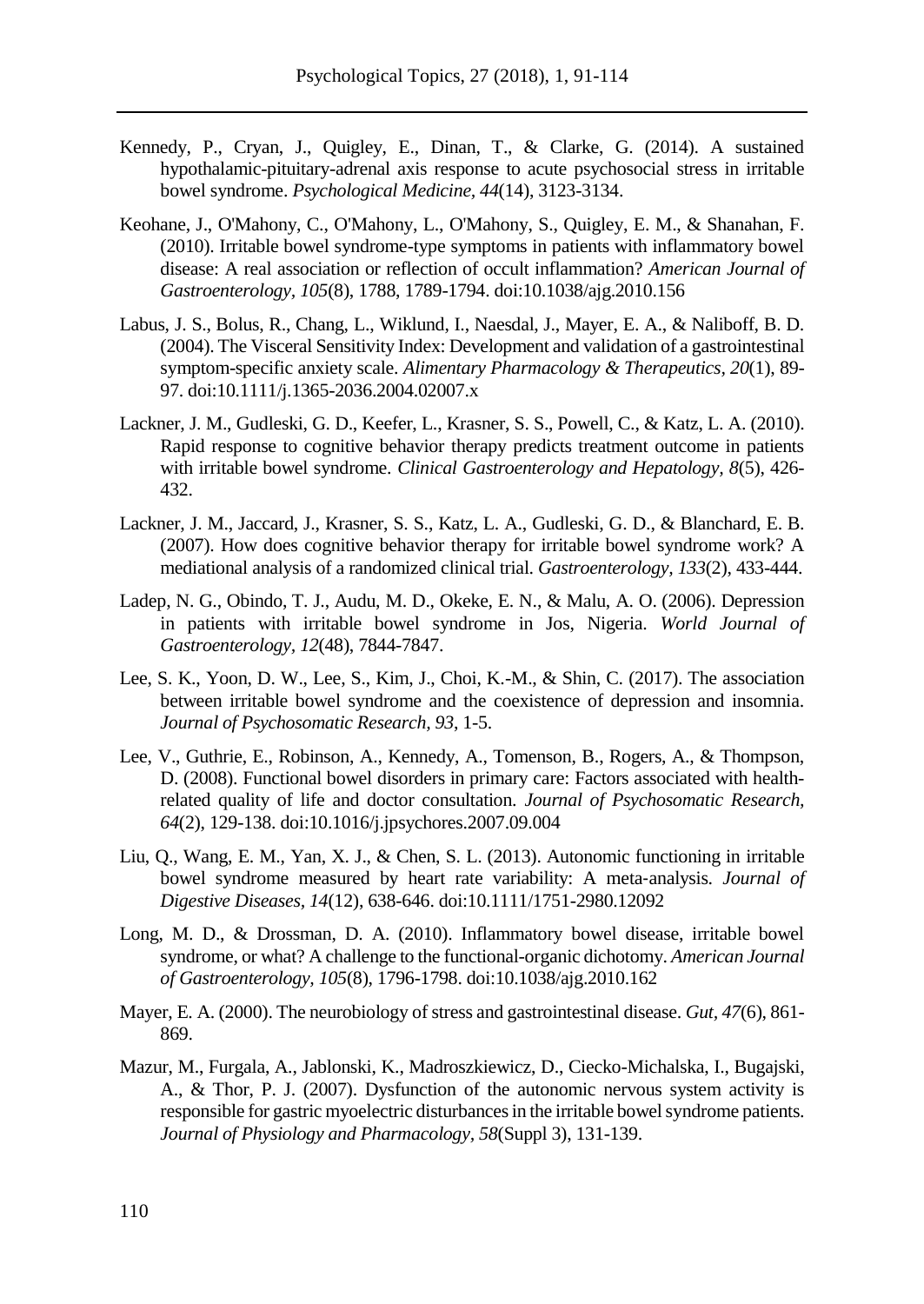- Mazurak, N., Seredyuk, N., Sauer, H., Teufel, M., & Enck, P. (2012). Heart rate variability in the irritable bowel syndrome: A review of the literature. *Journal of Neurogastroenterology and Motility, 24*(3), 206-216. doi:10.1111/j.1365-2982.2011. 01866.x
- Mazure, C. M. (1998). Life stressors as risk factors in depression. *Clinical Psychology: Science and Practice, 5*(3), 291-313. doi:10.1111/j.1468-2850.1998.tb00151.x
- Michalsen, V. L., Vandvik, P. O., & Farup, P. G. (2015). Predictors of health-related quality of life in patients with irritable bowel syndrome. A cross-sectional study in Norway. *Health and Quality of Life Outcomes, 13*, 113. doi:10.1186/s12955-015-0311-8
- Mujagic, Z., Tigchelaar, E. F., Zhernakova, A., Ludwig, T., Ramiro-Garcia, J., Baranska, A., ⋯ Jonkers, D. M. (2016). A novel biomarker panel for irritable bowel syndrome and the application in the general population. *Scientific Reports, 6*, 26420. doi:10.1038/ srep26420
- Muscatello, M. R., Bruno, A., Mento, C., Pandolfo, G., & Zoccali, R. A. (2016). Personality traits and emotional patterns in irritable bowel syndrome. *World Journal of Gastroenterology, 22*(28), 6402-6415. doi:10.3748/wjg.v22.i28.6402
- Muscatello, M. R., Bruno, A., Scimeca, G., Pandolfo, G., & Zoccali, R. A. (2014). Role of negative affects in pathophysiology and clinical expression of irritable bowel syndrome. *World Journal of Gastroenterology, 20*(24), 7570-7586. doi:10.3748/wjg.v20.i24.7570
- Myers, B., & Greenwood-Van Meerveld, B. (2009). Role of anxiety in the pathophysiology of irritable bowel syndrome: Importance of the amygdala. *Frontiers in Neuroscience, 3*, 47. doi:10.3389/neuro.21.002.2009
- Mykletun, A., Jacka, F., Williams, L., Pasco, J., Henry, M., Nicholson, G. C., ⋯ Berk, M. (2010). Prevalence of mood and anxiety disorder in self reported irritable bowel syndrome (IBS). An epidemiological population based study of women. *BMC Gastroenterology, 10*, 88. doi:10.1186/1471-230x-10-88
- Nicholl, B. I., Halder, S. L., Macfarlane, G. J., Thompson, D. G., O'Brien, S., Musleh, M., & McBeth, J. (2008). Psychosocial risk markers for new onset irritable bowel syndromeresults of a large prospective population-based study. *Pain, 137*(1), 147-155. doi:10.1016/j.pain.2007.08.029
- Niskanen, J.-P., Tarvainen, M. P., Ranta-Aho, P. O., & Karjalainen, P. A. (2004). Software for advanced HRV analysis. *Computer Methods and Programs in Biomedicine, 76*(1), 73-81.
- Ortiz-Lucas, M., Saz-Peiro, P., & Sebastian-Domingo, J. J. (2010). Irritable bowel syndrome immune hypothesis. Part one: The role of lymphocytes and mast cells. *Revista Española de Enfermedades Digestivas, 102*(11), 637-647.
- Palsson, O., Jones, K., Turner, M., Drossman, D., & Whitehead, W. (2002). Impact of somatization and comorbid medical conditions on health care utilization, disability, and duality of life in irritable bowel syndrome (IBS). *Gastroenterology, 122*(4), A501- A502.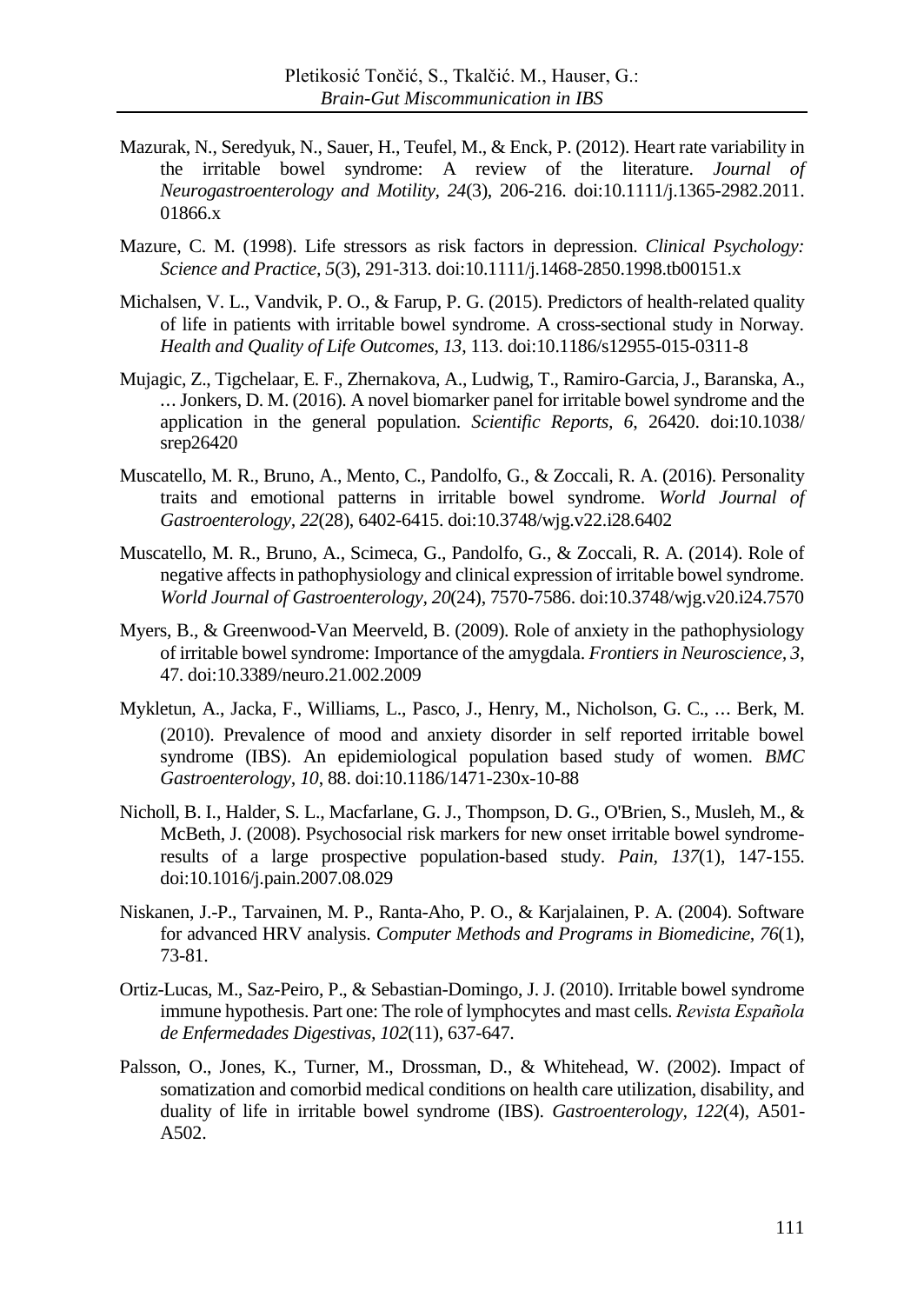- Pellissier, S., Dantzer, C., Canini, F., Mathieu, N., & Bonaz, B. (2010). Psychological adjustment and autonomic disturbances in inflammatory bowel diseases and irritable bowel syndrome. *Psychoneuroendocrinology, 35*(5), 653-662. doi:10.1016/j.psyneuen. 2009.10.004
- Pletikosic, S., Plavsic, I., Hauser, G., & Tkalcic, M. (2015). Fecal Calprotectin and serum chromogranin A as potential biomarkers of irritable bowel syndrome symptom severity. *Medical Hypotheses, 85*(3), 339-342. doi:10.1016/j.mehy.2015.06.008
- Pletikosic, S., & Tkalcic, M. (2016). The role of stress in IBS symptom severity. *Psychological Topics, 25*(1), 29-43.
- Pressman, S. D., & Cohen, S. (2005). Does positive affect influence health? *Psychological Bulletin, 131*(6), 925-971. doi:10.1037/0033-2909.131.6.925
- Punyabati, O., Deepak, K. K., Sharma, M. P., & Dwivedi, S. N. (2000). Autonomic nervous system reactivity in irritable bowel syndrome. *Indian Journal of Gastroenterology, 19*(3), 122-125.
- Quigley, E. M. (2006). Changing face of irritable bowel syndrome. *World Journal of Gastroenterology,12*(1), 1-5.
- Rey, E., Garcia-Alonso, M. O., Moreno-Ortega, M., Alvarez-Sanchez, A., & Diaz-Rubio, M. (2008). Determinants of quality of life in irritable bowel syndrome. *Journal of Clinical Gastroenterology, 42*(9), 1003-1009. doi:10.1097/MCG.0b013e31815af9f1
- Sasaki, D. (2003). Irritable bowel syndrome and stress. *Japan Medical Association Journal, 46*(2), 66-69.
- Schoepfer, A. M., Beglinger, C., Straumann, A., Trummler, M., Renzulli, P., & Seibold, F. (2009). Ulcerative colitis: Correlation of the Rachmilewitz endoscopic activity index with fecal calprotectin, clinical activity, C-reactive protein, and blood leukocytes. *Inflammatory Bowel Diseases, 15*(12), 1851-1858. doi:10.1002/ibd.20986
- Sibelli, A., Chalder, T., Everitt, H., Workman, P., Windgassen, S., & Moss-Morris, R. (2016). A systematic review with meta-analysis of the role of anxiety and depression in irritable bowel syndrome onset. *Psychological Medicine, 46*(15), 3065-3080. doi:10.1017/ s0033291716001987
- Sood, R., Gracie, D. J., Law, G. R., & Ford, A. C. (2015). Systematic review with metaanalysis: The accuracy of diagnosing irritable bowel syndrome with symptoms, biomarkers and/or psychological markers. *Alimentary Pharmacology & Therapeutics, 42*(5), 491-503. doi:10.1111/apt.13283
- Spence, M. J., & Moss-Morris, R. (2007). The cognitive behavioural model of irritable bowel syndrome: A prospective investigation of patients with gastroenteritis. *Gut, 56*(8), 1066- 1071. doi:10.1136/gut.2006.108811
- Spiegel, B. M., Gralnek, I. M., Bolus, R., Chang, L., Dulai, G. S., Mayer, E. A., & Naliboff, B. (2004). Clinical determinants of health-related quality of life in patients with irritable bowel syndrome. *Archives of Internal Medicine, 164*(16), 1773-1780. doi:10.1001/ archinte.164.16.1773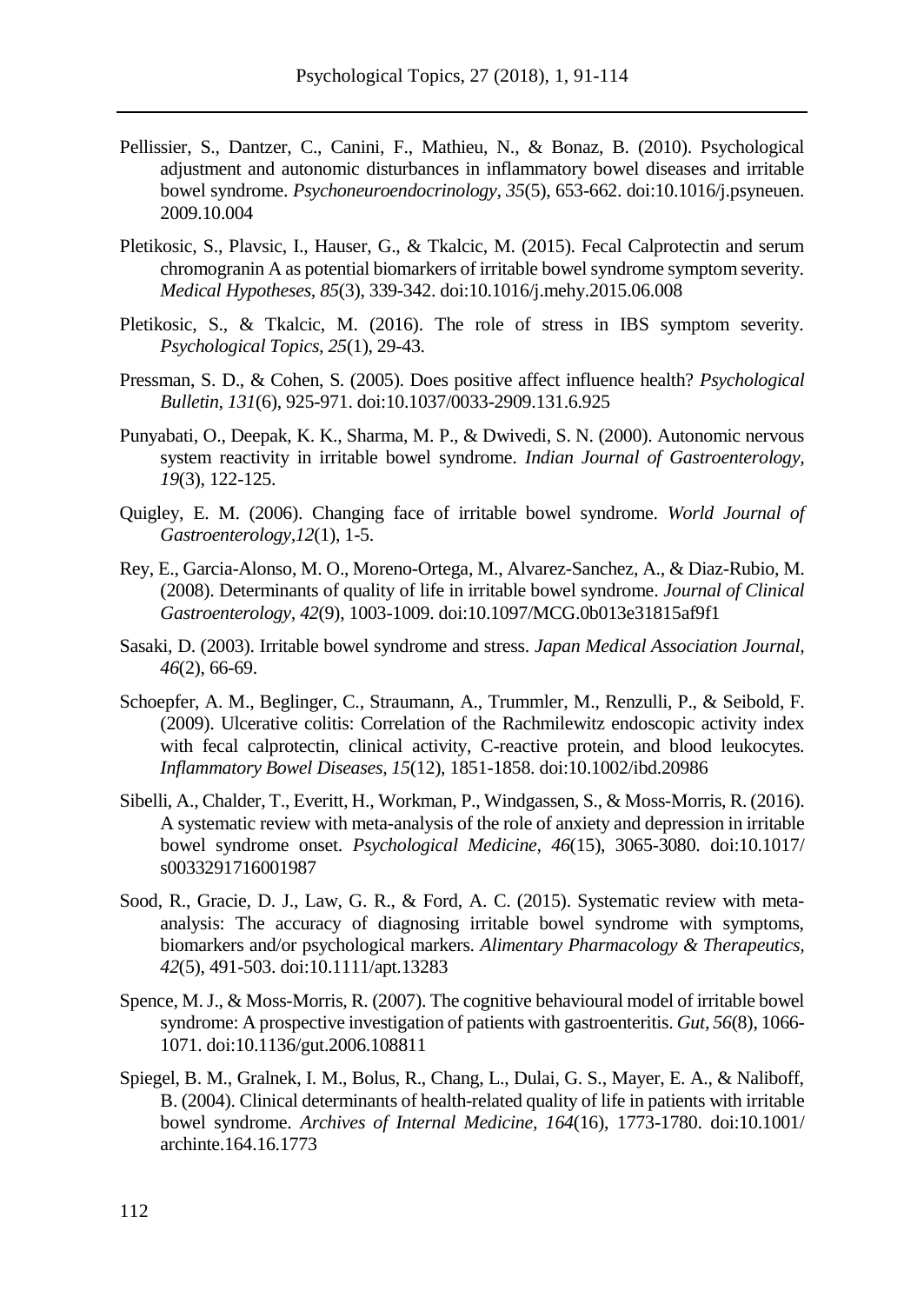- Spielberger, C. D. (2000). *Manual for the State-Trait Anxiety Inventory* (Croatian ed.) Jastrebarsko: Naklada Slap.
- Surdea-Blaga, T., Baban, A., Nedelcu, L., & Dumitrascu, D. L. (2016). Psychological interventions for irritable bowel syndrome. *Journal of Gastrointestinal and Liver Diseases, 25*(3), 359-366. doi:10.15403/jgld.2014.1121.253.ibs
- Tak, L. M., Riese, H., de Bock, G. H., Manoharan, A., Kok, I. C., & Rosmalen, J. G. (2009). As good as it gets? A meta-analysis and systematic review of methodological quality of heart rate variability studies in functional somatic disorders. *Biological Psychology, 82*(2), 101-110. doi:10.1016/j.biopsycho.2009.05.002
- Tang, Q. L., Lin, G. Y., & Zhang, M. Q. (2013). Cognitive-behavioral therapy for the management of irritable bowel syndrome. *World Journal of Gastroenterology, 19*(46), 8605-8610. doi:10.3748/wjg.v19.i46.8605
- Tanum, L., & Malt, U. F. (2000). Personality traits predict treatment outcome with an antidepressant in patients with functional gastrointestinal disorder. *Scandinavian Journal of Gastroenterology, 35*(9), 935-941.
- ten Berg, M. J., Goettsch, W. G., van den Boom, G., Smout, A. J., & Herings, R. M. (2006). Quality of life of patients with irritable bowel syndrome is low compared to others with chronic diseases. *European Journal of Gastroenterology and Hepatology, 18*(5), 475- 481.
- Tkalčić, M., Hauser, G., & Stimac, D. (2010). Differences in the health-related quality of life, affective status, and personality between irritable bowel syndrome and inflammatory bowel disease patients. *European Journal of Gastroenterology and Hepatology, 22*(7), 862-867. doi:10.1097/MEG.0b013e3283307c75
- Tkalčić, M., Hauser, G., Štimac, D., & Pokrajac-Bulian, A. (2007). Relation between general and disease-specific health related quality of life of patients with inflammatory bowel disease. In D. L. Dumitrascu (Ed.), *Current topics in neurogastroenterology, Proceedings of the 2nd International Symposium of Neurogastroenterology* (pp. 250- 260). Cluj-Napoca, Romania: Editura Medicala Universitara "Iuliu Hatieganu".
- Tončić, M. (2009). *Effects of neuroticism on the temporal relationship of mood and heart rate variability.* (Unpublished master's thesis). University of Rijeka, Faculty of Humanities and Social Sciences, Rijeka, Croatia.
- van der Veek, P. P., Dusseldorp, E., van Rood, Y. R., & Masclee, A. A. (2010). Testing a biobehavioral model of irritable bowel syndrome. *European Journal of Gastroenterology and Hepatology, 22*(4), 412-419. doi:10.1097/MEG. 0b013e328332f83f
- Van Oudenhove, L., Crowell, M. D., Drossman, D. A., Halpert, A. D., Keefer, L., Lackner, J. M., ⋯ Levy, R. L. (2016). Biopsychosocial aspects of functional gastrointestinal disorders. *Gastroenterology*. doi:10.1053/j.gastro.2016.02.027
- van Tilburg, M. A., Palsson, O. S., & Whitehead, W. E. (2013). Which psychological factors exacerbate irritable bowel syndrome? Development of a comprehensive model. *Journal of Psychosomatic Research, 74*(6), 486-492. doi:10.1016/j.jpsychores.2013.03.004